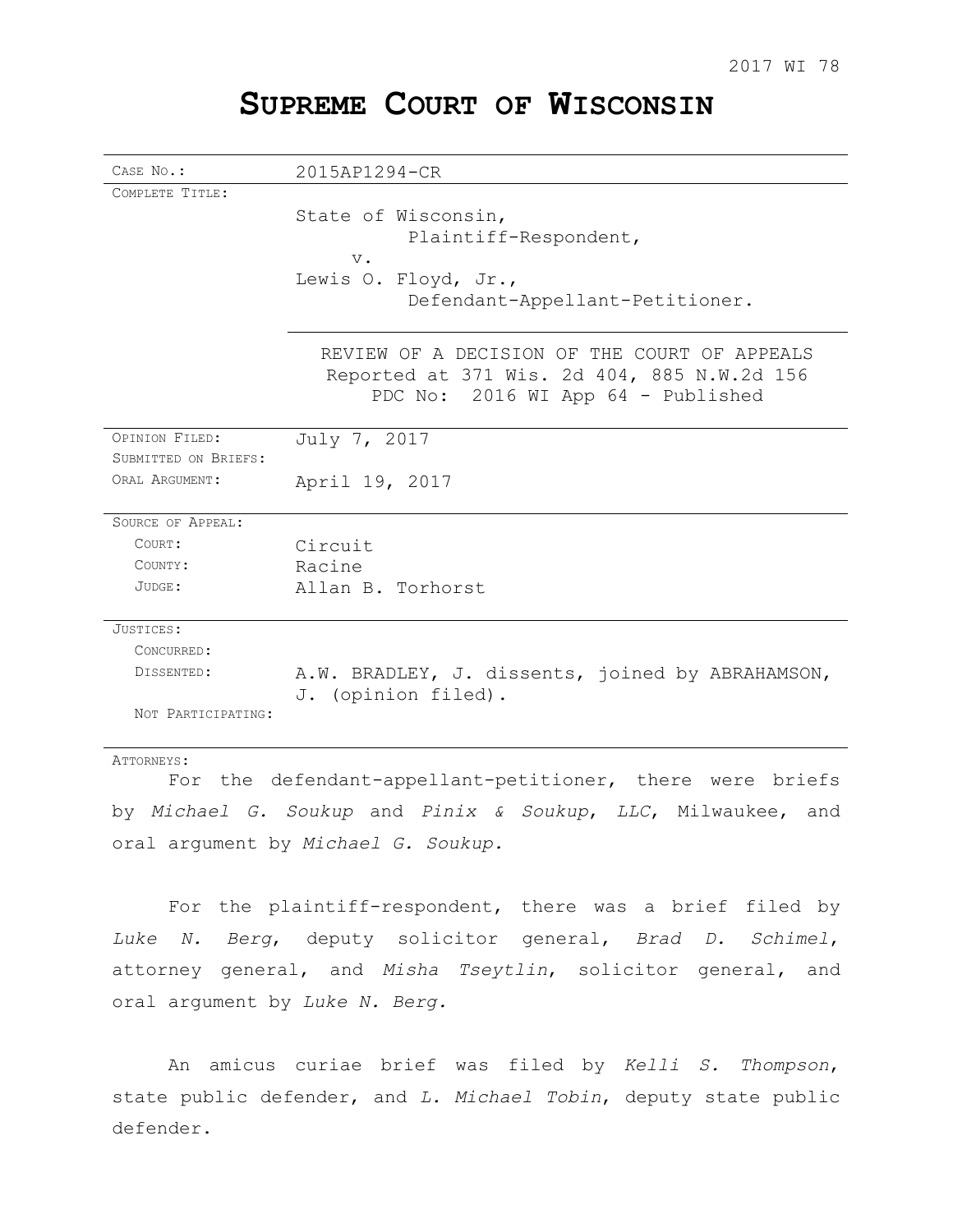2017 WI 78

#### NOTICE

**This opinion is subject to further editing and modification. The final version will appear in the bound volume of the official reports.** 

No. 2015AP1294-CR (L.C. No. 2013CF982)

STATE OF WISCONSIN THE STATE OF WISCONSIN THE STATE OF STATE OF STATE OF STATE OF STATE OF STATE OF STATE OF STATE OF STATE OF STATE OF STATE OF STATE OF STATE OF STATE OF STATE OF STATE OF STATE OF STATE OF STATE OF STATE

**State of Wisconsin,** 

**Plaintiff-Respondent,** 

**v.**

**Lewis O. Floyd, Jr.,** 

**Defendant-Appellant-Petitioner.** 

REVIEW of a decision of the Court of Appeals. *Affirmed.*

¶1 DANIEL KELLY, J. A law enforcement officer discovered a cache of controlled substances when he performed a warrantless—but allegedly consensual—search of Lewis O. Floyd, Jr. during a traffic stop. Mr. Floyd says that because the officer extended the traffic stop without the necessary reasonable suspicion, his alleged "consent" was void and the evidence obtained from the search should have been suppressed. Mr. Floyd also says he received ineffective assistance of counsel at the suppression hearing because his trial counsel

## **FILED**

**JUL 7, 2017**

Diane M. Fremgen Clerk of Supreme Court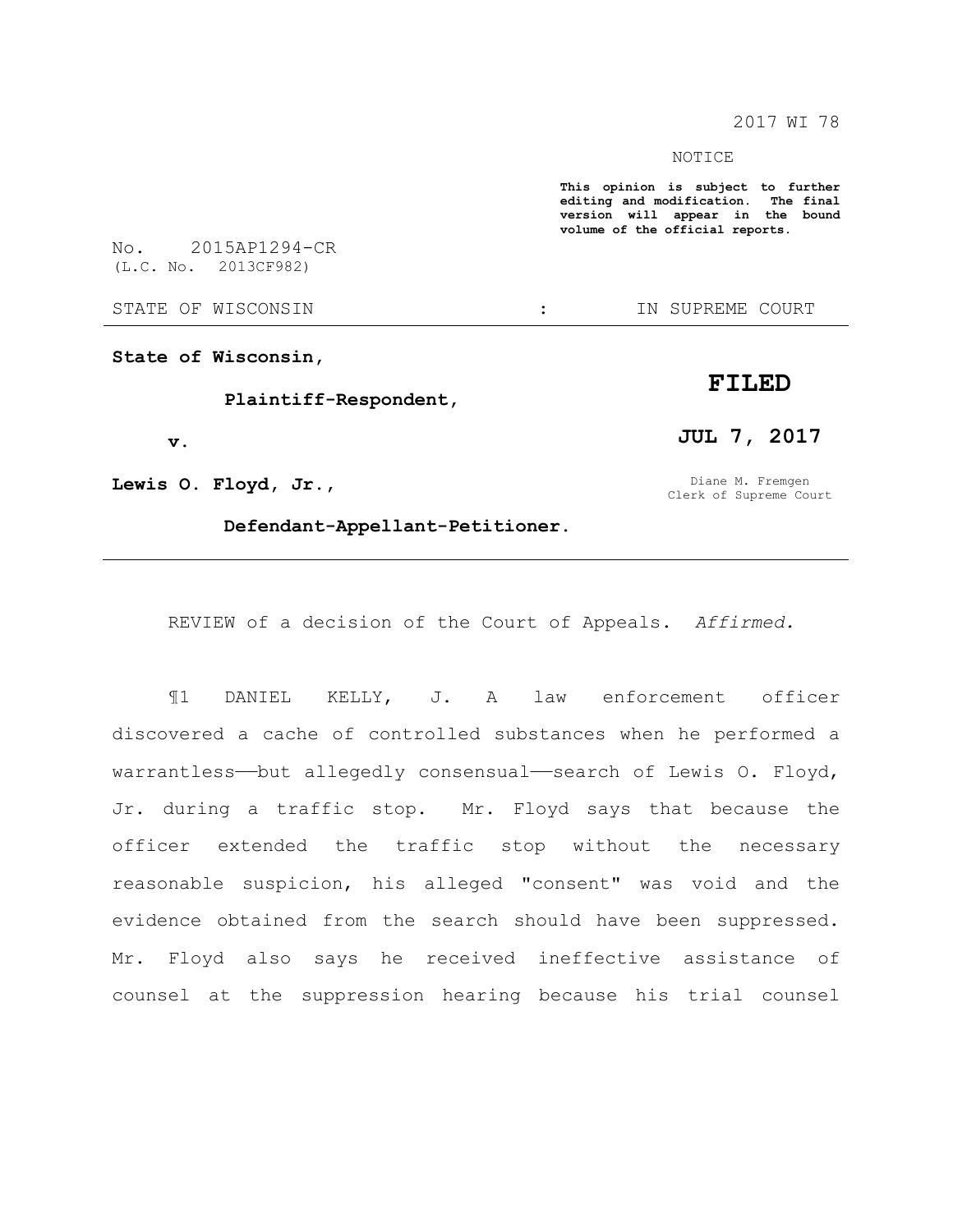failed to present testimony Mr. Floyd believes would have established he was not asked to consent to a search.<sup>1</sup>

#### I. BACKGROUND

#### A. The Traffic Stop

¶2 On an early July evening in 2013, Deputy Troy Ruffalo of the Racine County Sheriff's Office stopped Mr. Floyd near 16th and Racine Streets in the City of Racine because his car registration had been suspended for emissions violations. Deputy Ruffalo, a six-year veteran law enforcement officer, believed this to be a "high crime" part of the city known for frequent drug and gang activity.

¶3 When Deputy Ruffalo approached Mr. Floyd's car, he noted it had tinted windows and "air fresheners in every vent of the vehicle as well as hanging off the rear view mirror and air fresheners up on the -- where the vents were." This, he said, is often an indicator of drug-related activity because "[u]sually the air fresheners or the amount of them are -- is an agent that is used to mask the smell of narcotics."<sup>2</sup>

¶4 Deputy Ruffalo's initial contact with Mr. Floyd lasted approximately two to three minutes, during which he discovered

 $\overline{a}$ 

 $1$  This is a review of a published decision of the court of appeals, State v. Floyd, 2016 WI App 64, 371 Wis. 2d 404, 885 N.W.2d 156, affirming the judgment and order of the circuit court for Racine County, as well as the denial of Mr. Floyd's motion for postconviction relief, the Hon. Allan B. Torhorst, presiding.

 $2$  The record does not identify the exact number of air fresheners present in Mr. Floyd's vehicle.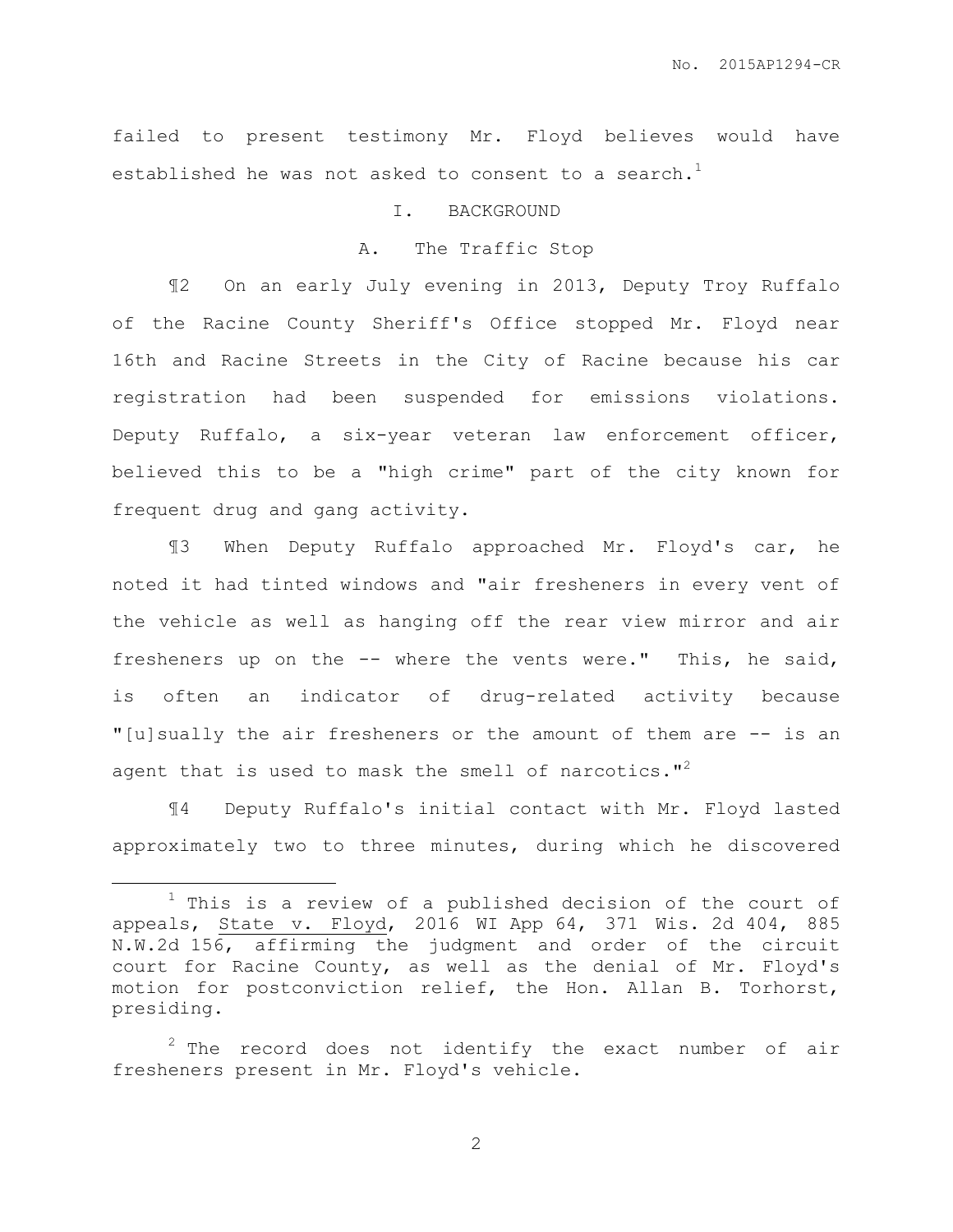Mr. Floyd had no driver's license or insurance information with him. After obtaining Mr. Floyd's Wisconsin State identification card, Deputy Ruffalo returned to his squad car to draft Mr. Floyd's citations and contact dispatch to ask for a canine unit or other "cover" squad. No canine units were available, and Officer Aaron White, an officer with the City of Racine Police Department, arrived on the scene while Deputy Ruffalo was completing Mr. Floyd's citations.

¶5 Deputy Ruffalo reestablished contact with Mr. Floyd approximately five or six minutes after pulling him over and, while maintaining possession of Mr. Floyd's identification card and the multiple citations, asked Mr. Floyd to exit the vehicle so he could explain the citations. After Mr. Floyd complied, Deputy Ruffalo asked him if he had any weapons or anything that could harm him. After Mr. Floyd indicated he did not, Deputy Ruffalo asked if he could perform a search for his safety. Mr. Floyd responded "yes, go ahead."<sup>3</sup> During the ensuing search, Deputy Ruffalo discovered the illegal drugs that led to the charges in this case.

### B. Procedural Background

¶6 The State filed a criminal complaint against Mr. Floyd alleging: (1) possession with intent to deliver non-narcotic controlled substances, second and subsequent offense; (2)

 $\overline{a}$ 

 $3$  To the extent there is a dispute as to whether Mr. Floyd voluntarily consented to the search, we address that question in Section III.B, infra.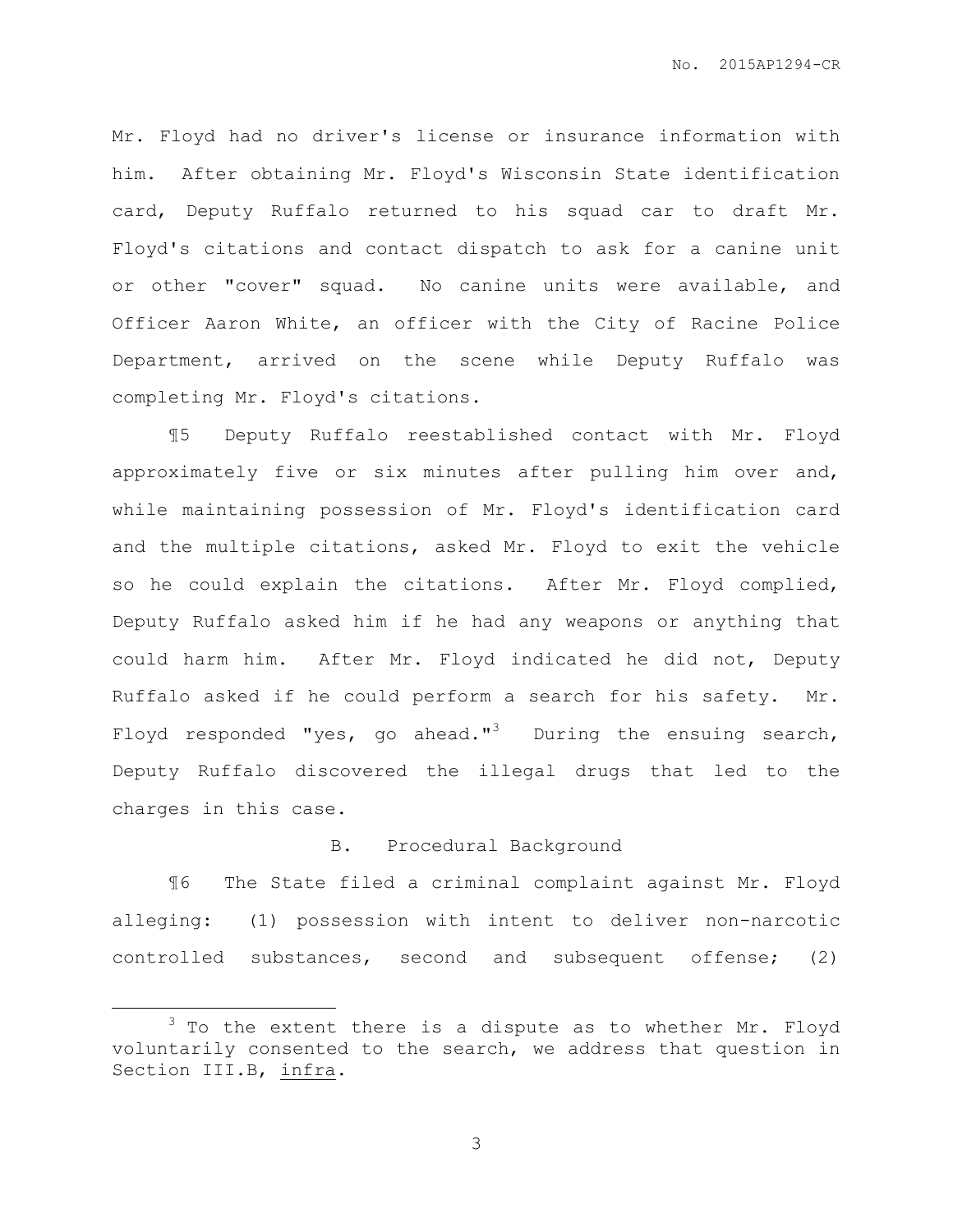misdemeanor bail jumping, repeater; (3) possession with intent to deliver or manufacture THC <= 200 GMS, second and subsequent offense; and (4) misdemeanor bail jumping, repeater. The subsequent Information alleged the same four counts.

¶7 Mr. Floyd moved to suppress the evidence seized during the search, but the circuit court denied the motion. It found that at the time Deputy Ruffalo contacted dispatch for backup, he had suspicions Mr. Floyd was involved in criminal drugrelated activity based on several factors, including the numerous air fresheners and the vehicle's tinted windows. It also found that Deputy Ruffalo did not unnecessarily prolong the traffic stop by requesting backup because the cover squad arrived while he was in the process of drafting the citations—a process that took only five to six minutes. The circuit court accepted Deputy Ruffalo's explanation that having Mr. Floyd step out of his vehicle was important because he did not have a valid driver's license and therefore could not drive away when the traffic stop ended.

¶8 Mr. Floyd pled no-contest to possession with intent to deliver non-narcotic controlled substances as a repeat offender. He moved for postconviction relief, alleging his trial counsel was ineffective for failing to present evidence at the suppression hearing that (he says) would have proved Deputy Ruffalo did not ask for his consent to perform the search. The circuit court observed that Officer White's testimony showed "some dichotomy" with respect to whether Deputy Ruffalo had asked for Mr. Floyd's consent to the search or instead had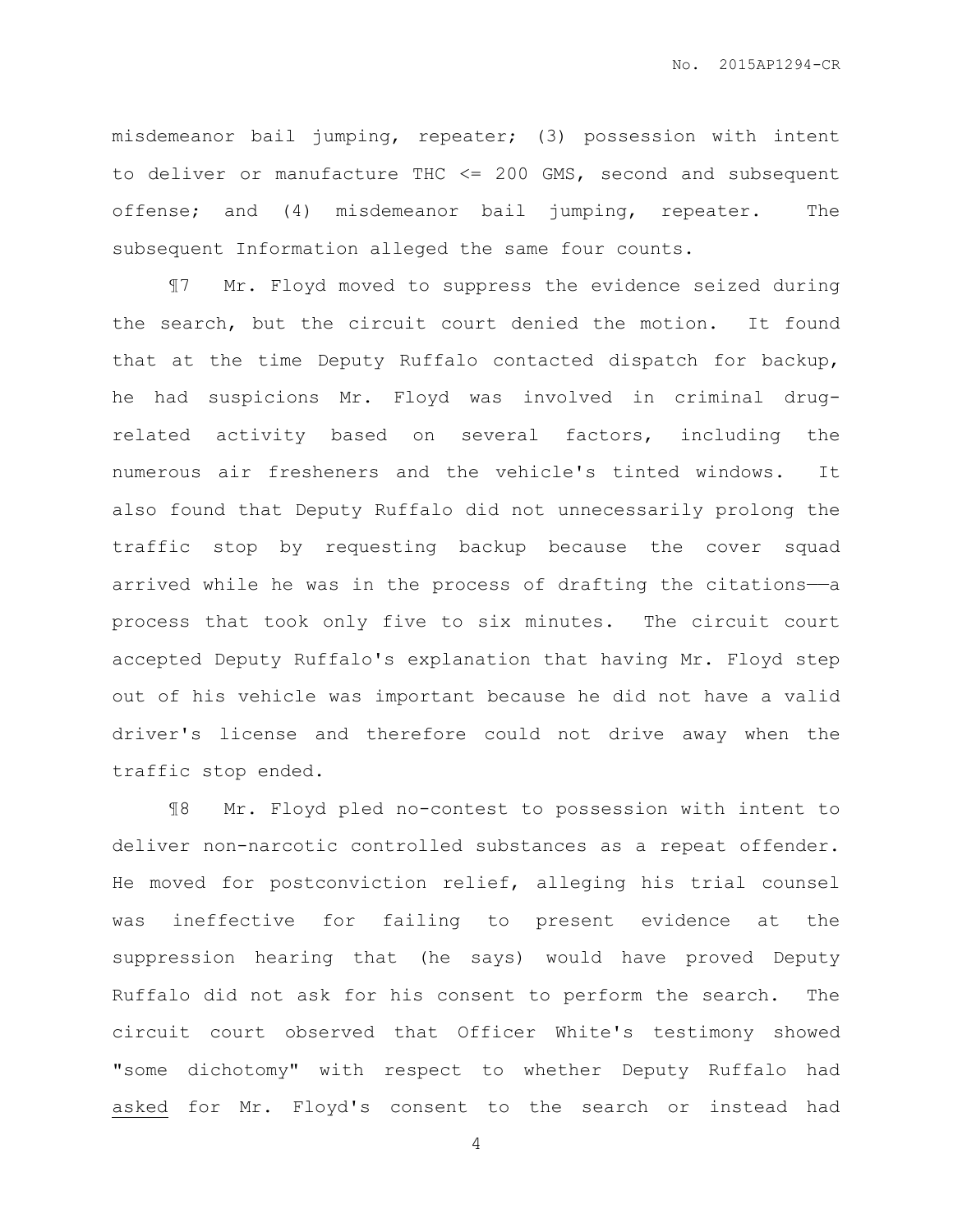advised him it was going to happen. Ultimately, the circuit court found Deputy Ruffalo did, in fact, ask Mr. Floyd whether he would consent to the search. Thus, the court concluded Mr. Floyd did not receive ineffective assistance of counsel because the testimony was insufficient to demonstrate he had not consented to the search, and so denied the motion.

¶9 The court of appeals affirmed in a published opinion, concluding that denial of the suppression motion was proper because Mr. Floyd was lawfully detained when Deputy Ruffalo asked to search him and Mr. Floyd voluntarily consented to the search. See State v. Floyd, 2016 WI App 64, ¶¶12, 20, 371 Wis. 2d 404, 885 N.W.2d 156. Relying on Pennsylvania v. Mimms, 434 U.S. 106 (1977) (per curiam), the court of appeals concluded that Deputy Ruffalo's request that Mr. Floyd exit his vehicle during the ongoing traffic stop was per se lawful, and it also pointed out that Mr. Floyd could not drive away because he did not have a valid driver's license. Floyd, 371 Wis. 2d 404, ¶12. The court of appeals further held that even if Deputy Ruffalo had extended the traffic stop, the extension was nevertheless reasonable because Deputy Ruffalo reasonably suspected criminal drug-related activity. Id., ¶13. As to the postconviction motion, the court of appeals determined there was no reasonable probability the result at the suppression hearing would have been any different had Officer White been called to testify; therefore, it affirmed the circuit court's denial of the postconviction motion. Id., ¶27.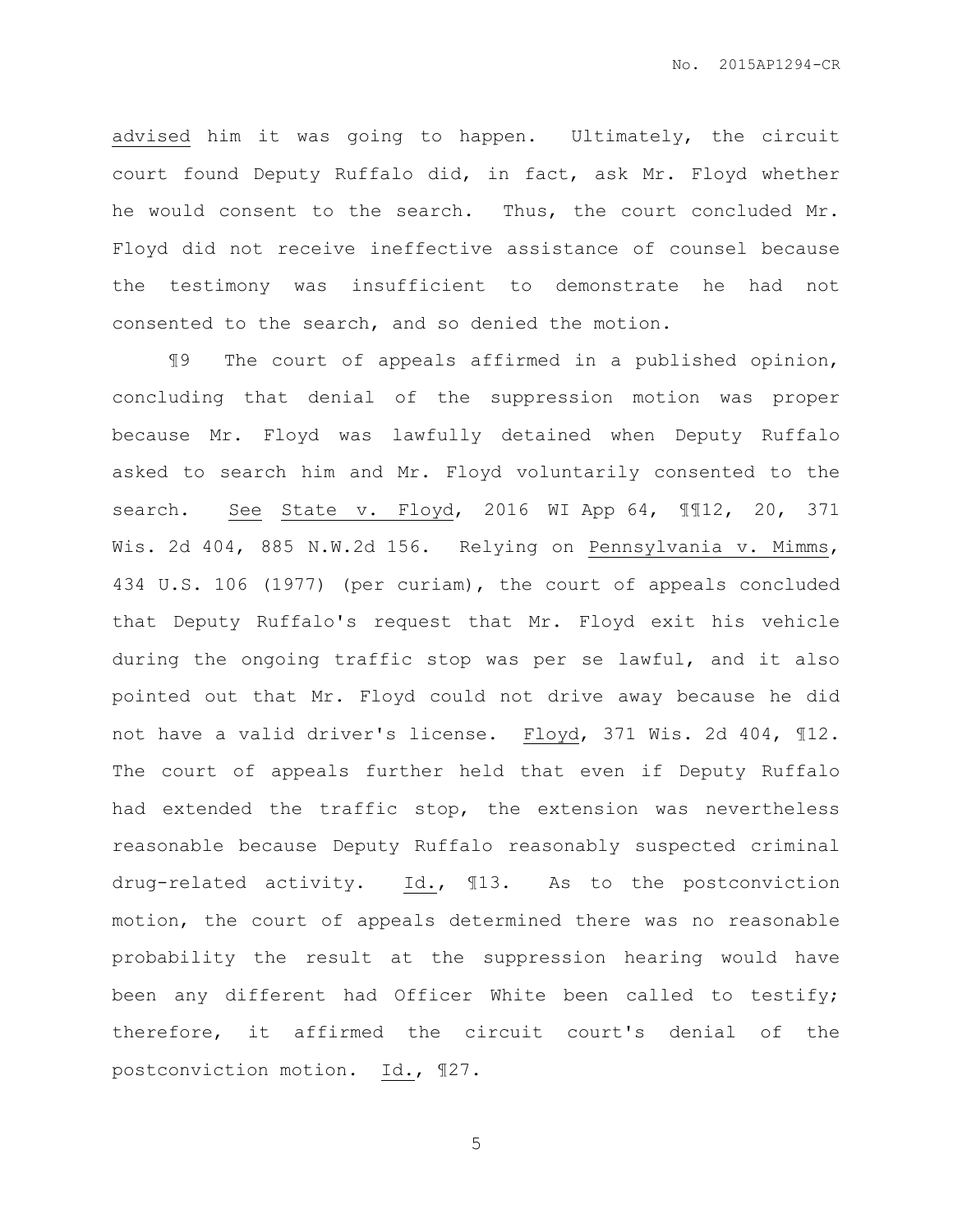¶10 We accepted Mr. Floyd's petition for review and now affirm the decision of the court of appeals.

#### II. STANDARD OF REVIEW

¶11 "Whether evidence should be suppressed is a question of constitutional fact." State v. Knapp, 2005 WI 127, 119, 285 Wis. 2d 86, 700 N.W.2d 899 (quoting State v. Samuel, 2002 WI 34, ¶15, 252 Wis. 2d 26, 643 N.W.2d 423). We review the circuit court's findings of historical fact under the clearly erroneous standard. State v. Turner, 136 Wis. 2d 333, 343-44, 401 N.W.2d 827 (1987). But the circuit court's application of the historical facts to constitutional principles is a question of law we review independently. Id. While we are not bound by the circuit court's or court of appeals' decisions on questions of law, we benefit from their analyses. State v. Kyles, 2004 WI 15, ¶7, 269 Wis. 2d 1, 675 N.W.2d 449.

¶12 We review the voluntariness of consent to a search in a similar fashion. See State v. Artic, 2010 WI 83, ¶23, 327 Wis. 2d 392, 786 N.W.2d 430. We review the circuit court's findings of historical fact to determine whether they are clearly erroneous. Id. We then independently apply constitutional principles to those facts. Id.

¶13 Whether trial counsel's actions constitute ineffective assistance of counsel presents a mixed question of fact and law. State v. Tourville, 2016 WI 17, ¶16, 367 Wis. 2d 285, 876 N.W.2d 735. We will not reverse the circuit court's findings of fact unless they are clearly erroneous. Id. However, we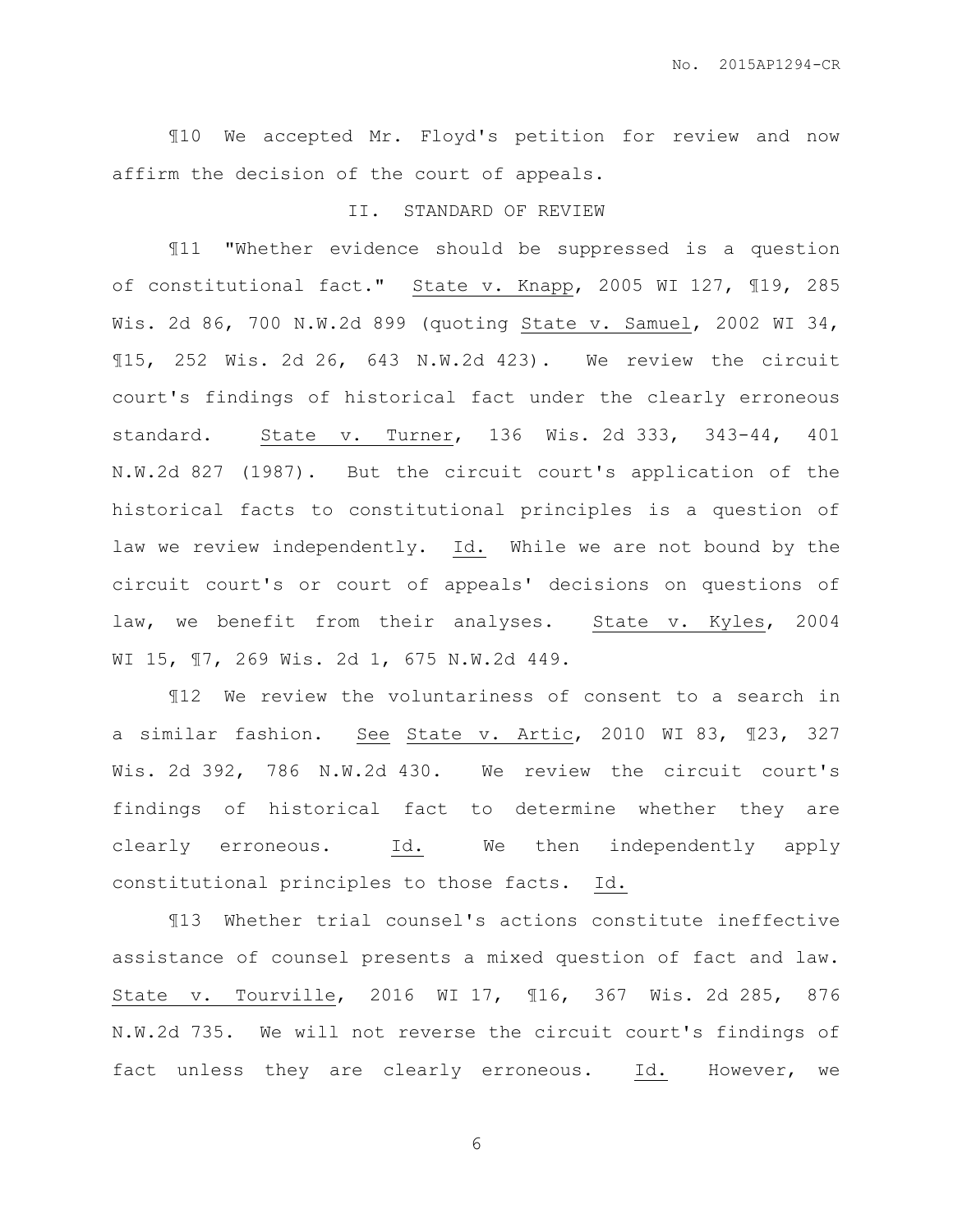independently review, as a matter of law, whether those facts demonstrate ineffective assistance of counsel. Id.

## III. DISCUSSION

¶14 We must determine whether the drug-disclosing search of Mr. Floyd was consonant with the constitutional mandate that we be free of unreasonable searches and seizures. The State says the search was proper because it occurred during a lawful traffic stop and Mr. Floyd consented to it. Mr. Floyd says this is not so-the search took place after the traffic stop should have ended, and so he was unlawfully seized when it took place, which rendered any alleged "consent" void as a matter of law. In any event, he says, he did not actually consent to the search, and if his counsel had not been ineffective the court would have heard testimony to prove that point.

¶15 The disagreement between the State and Mr. Floyd is really quite narrow, although no less important for that. The parties agree that Mr. Floyd's expired tags provided a sufficient basis for Deputy Ruffalo to initiate the traffic stop. And Mr. Floyd did not contest an officer's authority to ask a driver to exit his vehicle during such an encounter. Nor did he offer any argument against an officer's authority to ask a lawfully-seized person to consent to a search. Their disagreement centers on where we draw the line separating traffic stops of acceptable duration from those that have been impermissibly extended. A motorist is lawfully seized during the proper duration of a traffic stop, but unlawfully seized if it lasts longer than necessary to complete the purpose of the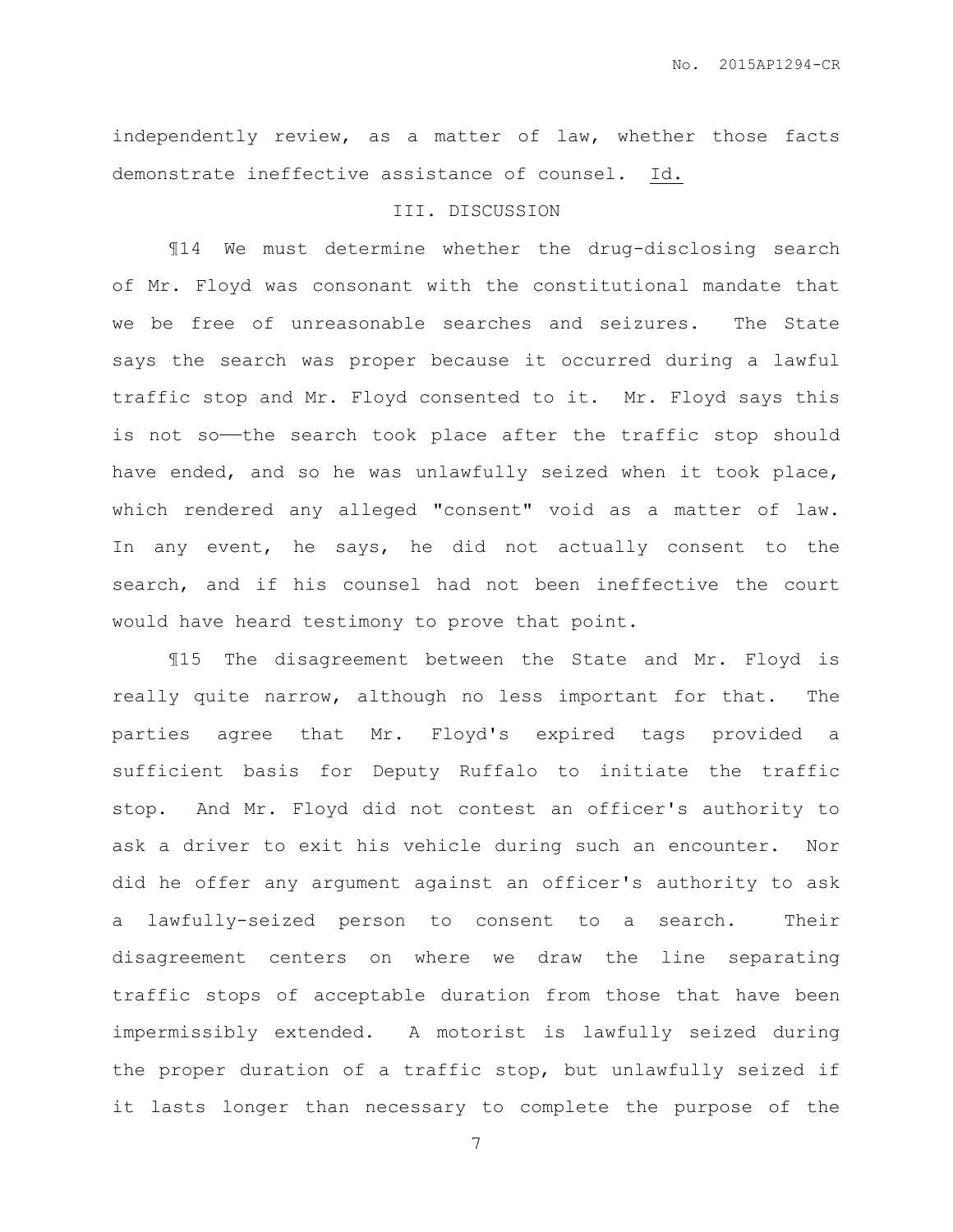stop. So the location of the line is important because of the constitutional rights affected. As we discuss below, if Mr. Floyd was unlawfully seized when Deputy Ruffalo requested permission to search him, his "consent" would be constitutionally invalid, and the evidence discovered during the search would need to be suppressed.

¶16 Mr. Floyd says the court of appeals drew the line in the wrong place. He argues that when Deputy Ruffalo finished writing the citations, the Constitution permitted no further interaction between the two of them beyond Deputy Ruffalo explaining the citations and informing him he was free to go. So when Deputy Ruffalo instead asked him if he would consent to a search, Mr. Floyd says Deputy Ruffalo extended the traffic stop with no justifiable basis.

¶17 The State says the constitutionally-permissible duration of the traffic stop did not conclude before Deputy Ruffalo asked Mr. Floyd if he would consent to a search. Thus, as the fruit of a consensual search, the illegal drugs comprised proper evidence against Mr. Floyd. And even if Deputy Ruffalo extended the stop, the State says, the totality of the circumstances gave him reasonable suspicion to believe Mr. Floyd had committed, was committing, or was about to commit a crime.

¶18 Thus, our task is to espy the point at which the traffic stop should have ended and assess how the search related to that point. Because the purpose of the stop determines its proper scope, we must identify what an officer may lawfully do when detaining someone for a suspended vehicle registration.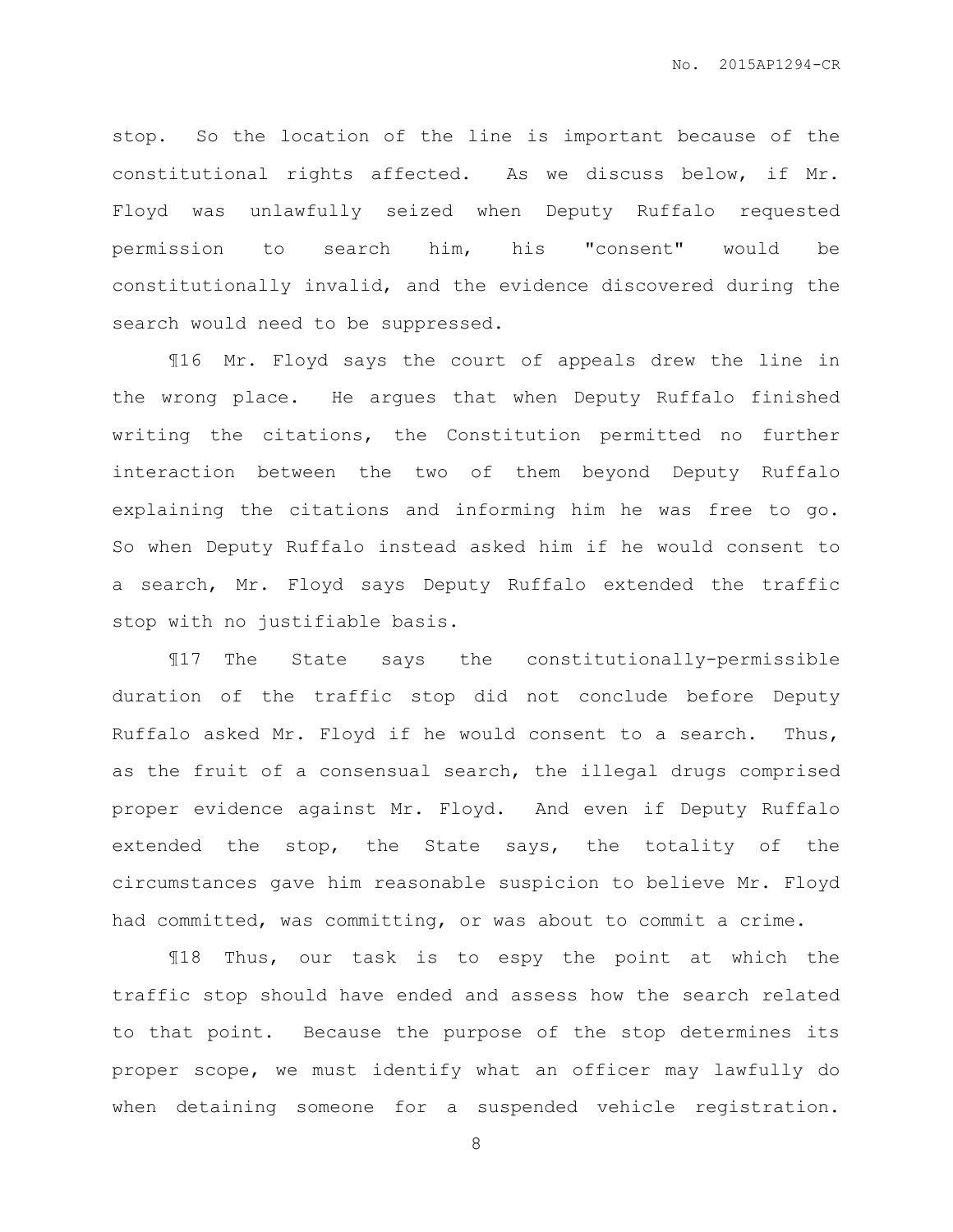See, e.g., Rodriguez v. United States, 575 U.S. , 135 S. Ct. 1609, 1614 (2015) ("the tolerable duration of police inquiries in the traffic-stop context is determined by the seizure's 'mission'—to address the traffic violation that warranted the stop, . . . and attend to related safety concerns . . . . Authority for the seizure thus ends when tasks tied to the traffic infraction are—or reasonably should have been——completed." (internal citations omitted)).

A. Constitutional Implications Of Traffic Stops

¶19 We begin where we should, with the constitutional prohibitions against unreasonable searches and seizures. The Fourth Amendment to the United States Constitution says:

The right of the people to be secure in their persons, houses, papers, and effects, against unreasonable searches and seizures, shall not be violated, and no Warrants shall issue, but upon probable cause, supported by Oath or affirmation, and particularly describing the place to be searched, and the persons or things to be seized.

U.S. Const. amend. IV. Its Wisconsin counterpart, found in Article I, section 11 of the Wisconsin Constitution,  $4$  is substantively identical, and we normally interpret it coextensively with the United States Supreme Court's interpretation of the Fourth Amendment. See, e.g., State v.

 $\overline{a}$ 

 $4$  "The right of the people to be secure in their persons, houses, papers, and effects against unreasonable searches and seizures shall not be violated; and no warrant shall issue but upon probable cause, supported by oath or affirmation, and particularly describing the place to be searched and the persons or things to be seized." Wis. Const. art. I, § 11.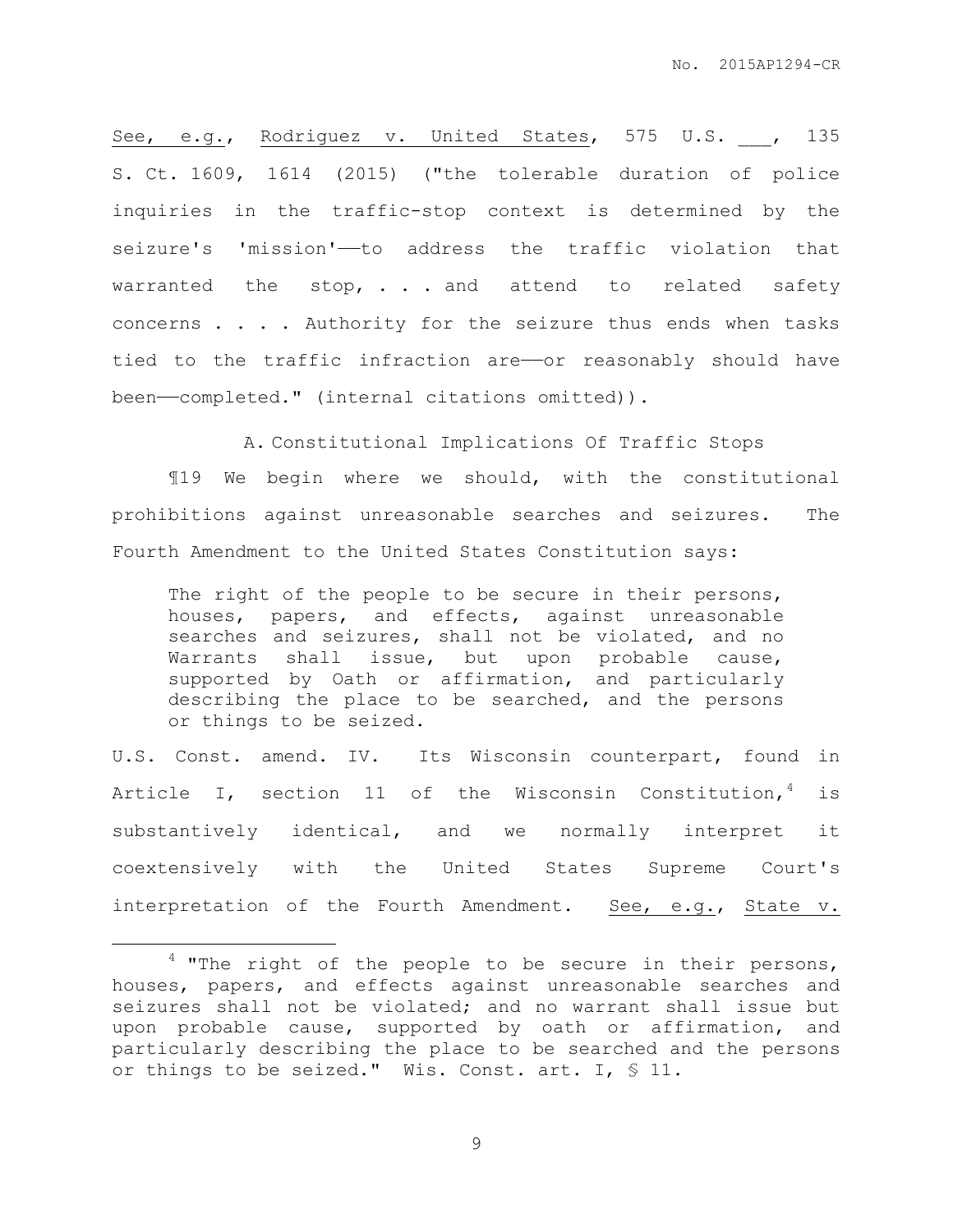Dumstrey, 2016 WI 3, ¶14, 366 Wis. 2d 64, 873 N.W.2d 502 (citing State v. Arias, 2008 WI 84, ¶20, 311 Wis. 2d 358, 752 N.W.2d 748).

¶20 It is an unremarkable truism that a traffic stop is a seizure within the meaning of our Constitutions. "'The temporary detention of individuals during the stop of an automobile by the police, even if only for a brief period and for a limited purpose, constitutes a seizure of persons within the meaning of the Fourth Amendment.'" State v. Popke, 2009 WI 37, ¶11, 317 Wis. 2d 118, 765 N.W.2d 569 (citations and one set of quotations omitted). Reasonable suspicion that a driver is violating a traffic law is sufficient to initiate a traffic stop. State v. Houghton, 2015 WI 79, ¶30, 364 Wis. 2d 234, 868 N.W.2d 143 ("[R]easonable suspicion that a traffic law has been or is being violated is sufficient to justify all traffic stops."). Reasonable suspicion requires that "[t]he officer must be able to point to specific and articulable facts which, taken together with rational inferences from those facts, reasonably warrant the intrusion of the stop." Popke, 317 Wis. 2d 118, ¶23 (two sets of quotation marks and citation omitted).

¶21 Traffic stops are meant to be brief interactions with law enforcement officers, and they may last no longer than required to address the circumstances that make them necessary. "A routine traffic stop . . . is a relatively brief encounter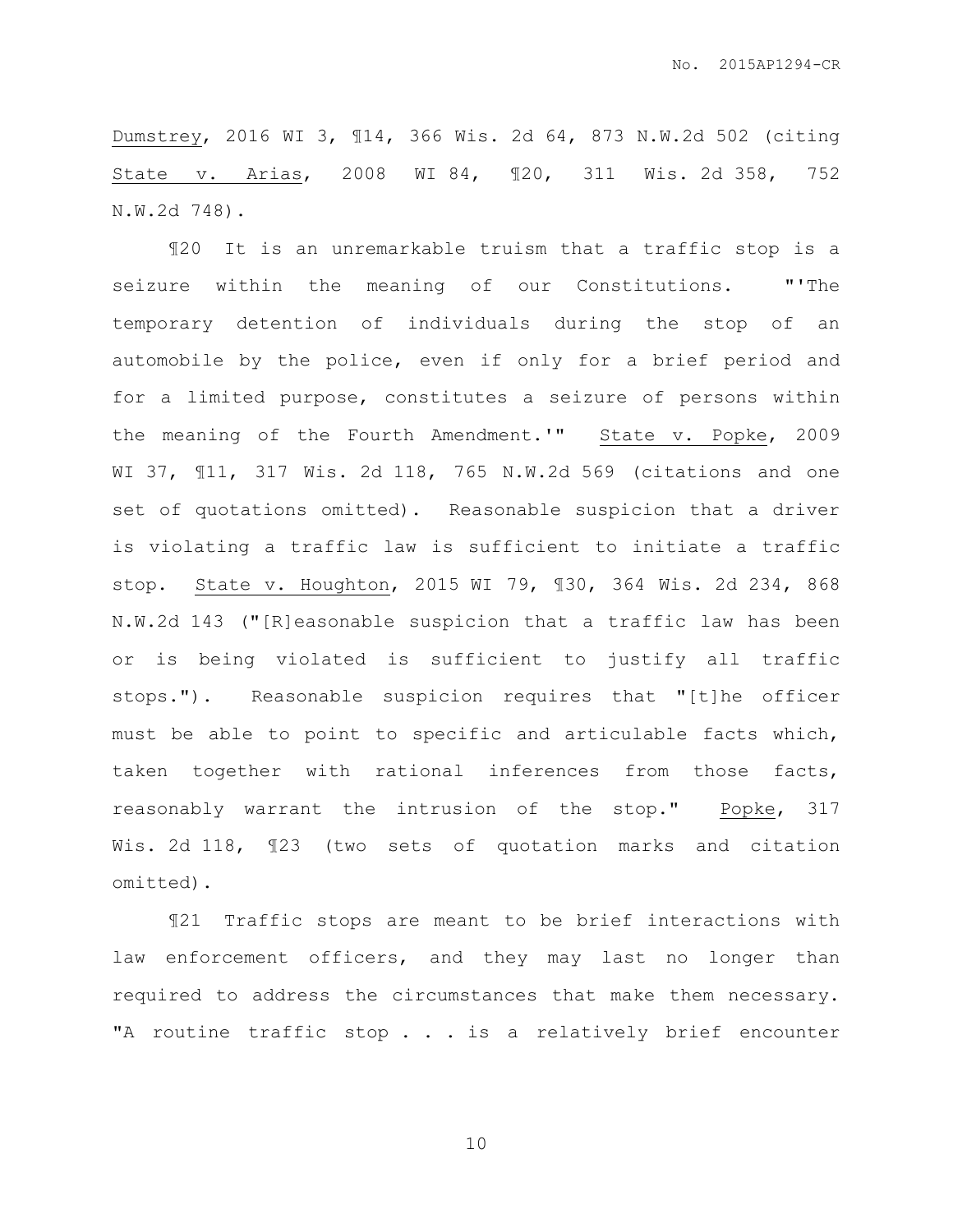and 'is more analogous to a so-called Terry<sup>[5]</sup> stop . . . than to a formal arrest.'" Knowles v. Iowa, 525 U.S. 113, 117 (quoting Berkemer v. McCarty, 468 U.S. 420, 439 (1984)) (footnote added; second ellipses in Knowles; one set of quotation marks omitted). "Because addressing the infraction is the purpose of the stop, it may 'last no longer than is necessary to effectuate th[at] purpose.'" Rodriguez, 135 S. Ct. at 1614 (citation omitted; alteration in Rodriguez). "Authority for the seizure thus ends when tasks tied to the traffic infraction are-or reasonably should have been-completed." Id.

¶22 Thus, we draw the line between traffic stops of proper duration and those that extend into unconstitutional territory according to functional considerations. We assess those considerations in the context of the "totality of the circumstances." See, e.g., United States v. Everett, 601 F.3d 484, 493-94 (6th Cir. 2010). And while the temporal duration of the stop may inform those considerations, it is not in itself dispositive. See United States v. Sharpe, 470 U.S. 675, 686 ("In assessing whether a detention is too long in duration to be justified as an investigative stop, we consider it appropriate to examine whether the police diligently pursued a means of investigation that was likely to confirm or dispel their suspicions quickly, during which time it was necessary to detain the defendant."); see also United States v. Peralez, 526

<sup>5</sup> Terry v. Ohio, 392 U.S. 1 (1968).

 $\overline{a}$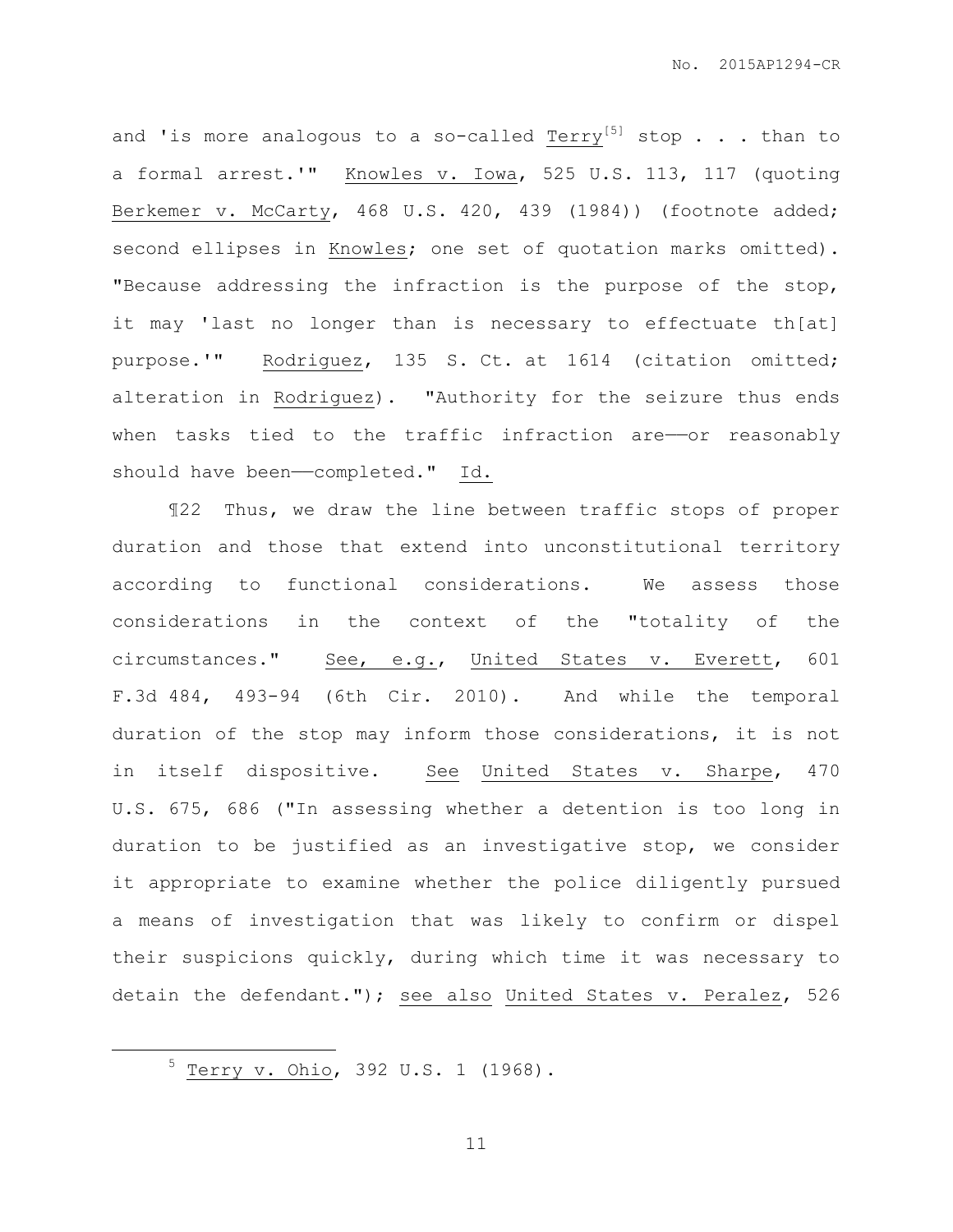F.3d 1115, 1119 (8th Cir. 2008) ("Whether a traffic stop 'is reasonable in length is a fact intensive question, and there is no per se time limit on all traffic stops.'" (citation omitted)). Generally speaking, an officer is on the proper side of the line so long as the incidents necessary to carry out the purpose of the traffic stop have not been completed, and the officer has not unnecessarily delayed the performance of those incidents. See, e.g., Rodriguez, 135 S. Ct. at 1614-15 (explaining that authority for a traffic-stop based seizure ends when tasks related to the infraction are, or should have been, completed). He steps across that line (again speaking generally) when he maintains the seizure after he has completed all the necessary functions attendant on the traffic stop. See State v. Malone, 2004 WI 108, ¶26, 274 Wis. 2d 540, 683 N.W.2d 1 (a reasonable seizure can become unreasonable if the officer "extends the stop beyond the time necessary to fulfill the purpose of the stop." (citation omitted)).

¶23 Mr. Floyd's stop was not complicated——his vehicle's registration was suspended. Deputy Ruffalo then learned Mr. Floyd had neither insurance nor a valid driver's license. At a minimum, this authorized Deputy Ruffalo to take the time reasonably necessary to draft the appropriate citations and explain them to Mr. Floyd. See, e.g., Rodriguez, 135 S. Ct. at 1614 (explaining that in the traffic stop context, "addressing the infraction is the purpose of the stop  $\ldots$  . ."). Until that is done, and so long as Deputy Ruffalo does not unnecessarily delay the process, the permissible duration of the traffic stop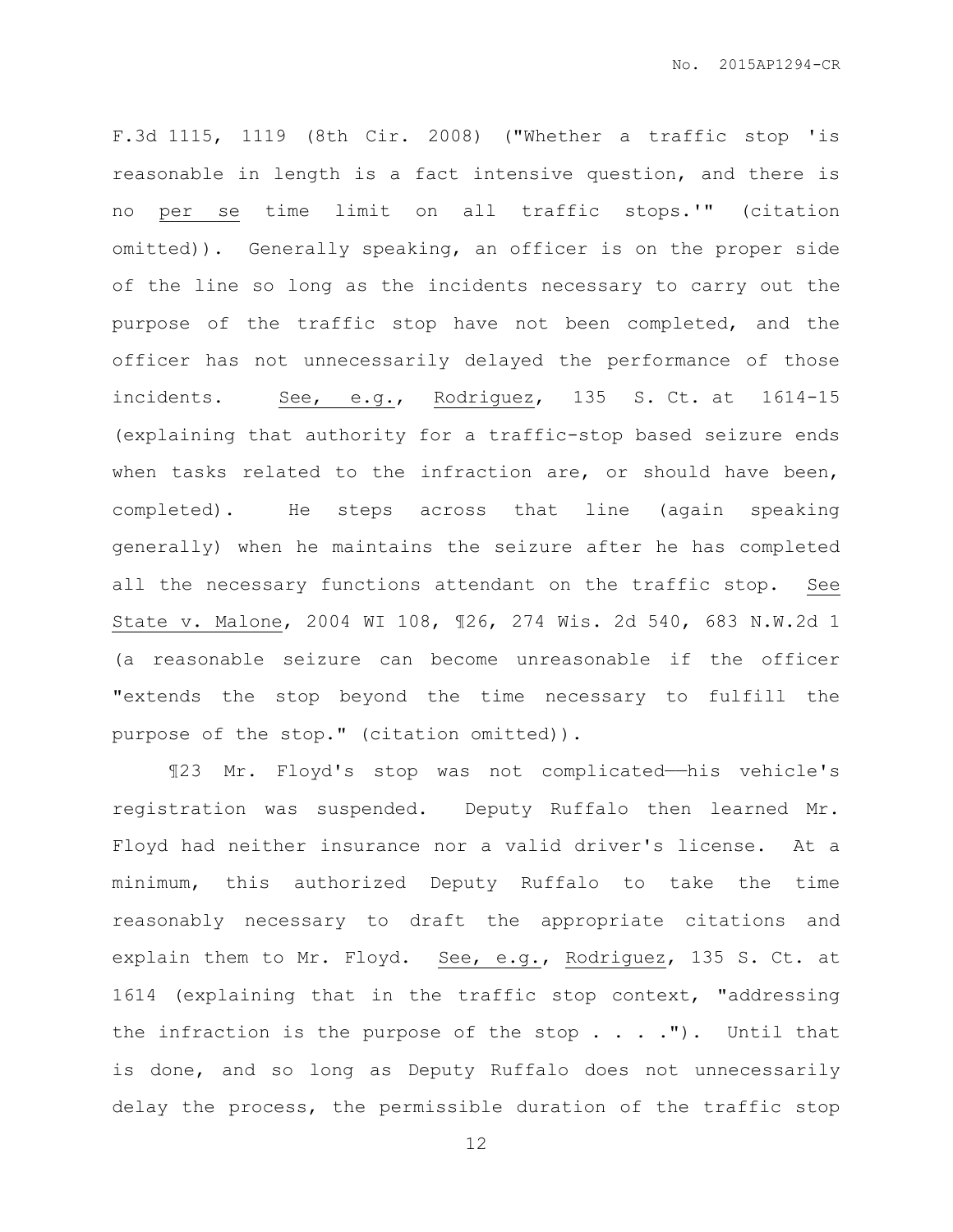has not elapsed. Id. at 1615 ("The seizure remains lawful only 'so long as [unrelated] inquiries do not measurably extend the duration of the stop.'" (quoting Arizona v. Johnson 555 U.S. 323, 333 (2009); alteration in Rodriguez)).

¶24 We note that before Deputy Ruffalo asked Mr. Floyd to consent to a search, he asked him to step out of his vehicle. During a valid traffic stop, this is a matter of no constitutional moment: "[O]nce a motor vehicle has been lawfully detained for a traffic violation, the police officers may order the driver to get out of the vehicle without violating the Fourth Amendment's proscription of unreasonable searches and seizures." Mimms, 434 U.S. at 111 n.6. In an area of the law where bright lines are rare, we have had no difficulty discerning one here. In State v. Johnson we recognized that Mimms "established a per se rule that an officer may order a person out of his or her vehicle incident to an otherwise valid stop for a traffic violation." 2007 WI 32, ¶23, 299 Wis. 2d 675, 729 N.W.2d 182.

¶25 That brings us to the nub of the dispute between the State and Mr. Floyd. After writing the citations, Deputy Ruffalo returned to Mr. Floyd's car and asked him if he would submit to a search. Mr. Floyd says this request extended the stop beyond its permissible duration. The only thing Deputy Ruffalo could lawfully do after writing the citations, Mr. Floyd says, was explain them to him and bid him good day.

¶26 Although Mr. Floyd's argument incorporates the principle that the "mission" of the traffic stop defines its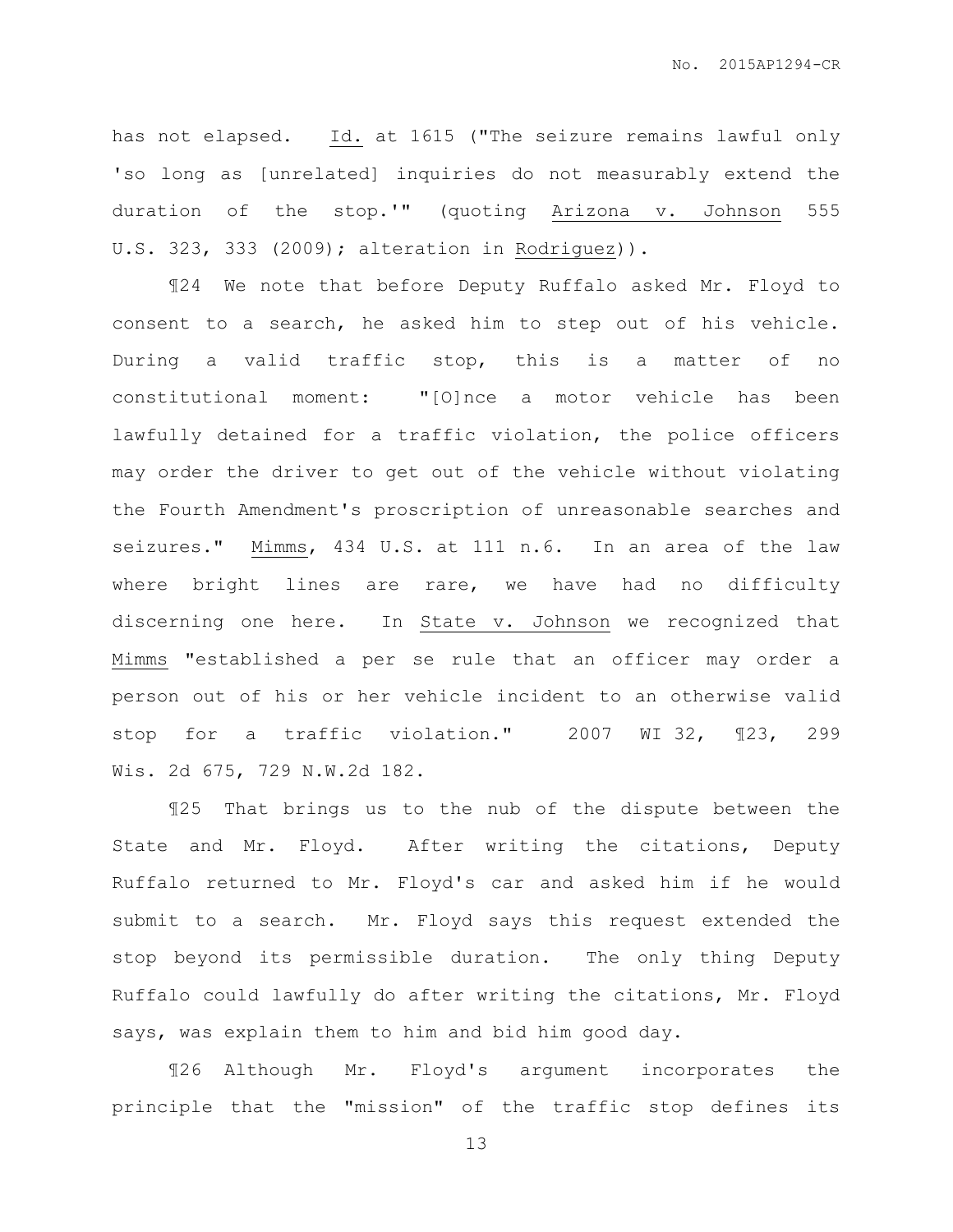acceptable duration, he does not account for how the officer's safety fits within that mission. "Traffic stops are 'especially fraught with danger to police officers . . . .'" Rodriguez, 135 S. Ct. at 1616 (quoting Johnson, 555 U.S. at 330); see also Mimms, 434 U.S. at 110 ("We think it too plain for argument that the State's proffered justification—the safety of the officer is both legitimate and weighty."). That makes officer safety an integral part of every traffic stop's mission. Rodriguez, 135 S. Ct. at 1616 ("Unlike a general interest in criminal enforcement, however, the government's officer safety interest stems from the mission of the stop itself.")

¶27 The danger inherent to traffic stops authorizes an officer "to take certain negligibly burdensome precautions in order to complete his mission safely." Id.; see also Mimms, 434 U.S. at 110-11 (discussing inherent risks a police officer faces during a traffic stop, such as assault by seated suspects and accidental injury from passing traffic, in concluding the request that a person exit the vehicle during a traffic stop is justifiable and de minimis); Johnson, 299 Wis. 2d 675, ¶¶25-27, (acknowledging "the serious risks law enforcement officers must undertake whenever they initiate contact with a suspect who is seated in a vehicle"). Thus, the questions to which Mr. Floyd objects are appropriate if they are negligibly burdensome precautions to ensure the officer's safety during the stop.

¶28 Deputy Ruffalo asked Mr. Floyd if he had any weapons or anything that could harm him. When Mr. Floyd said he didn't, Deputy Ruffalo asked if he could perform a search for his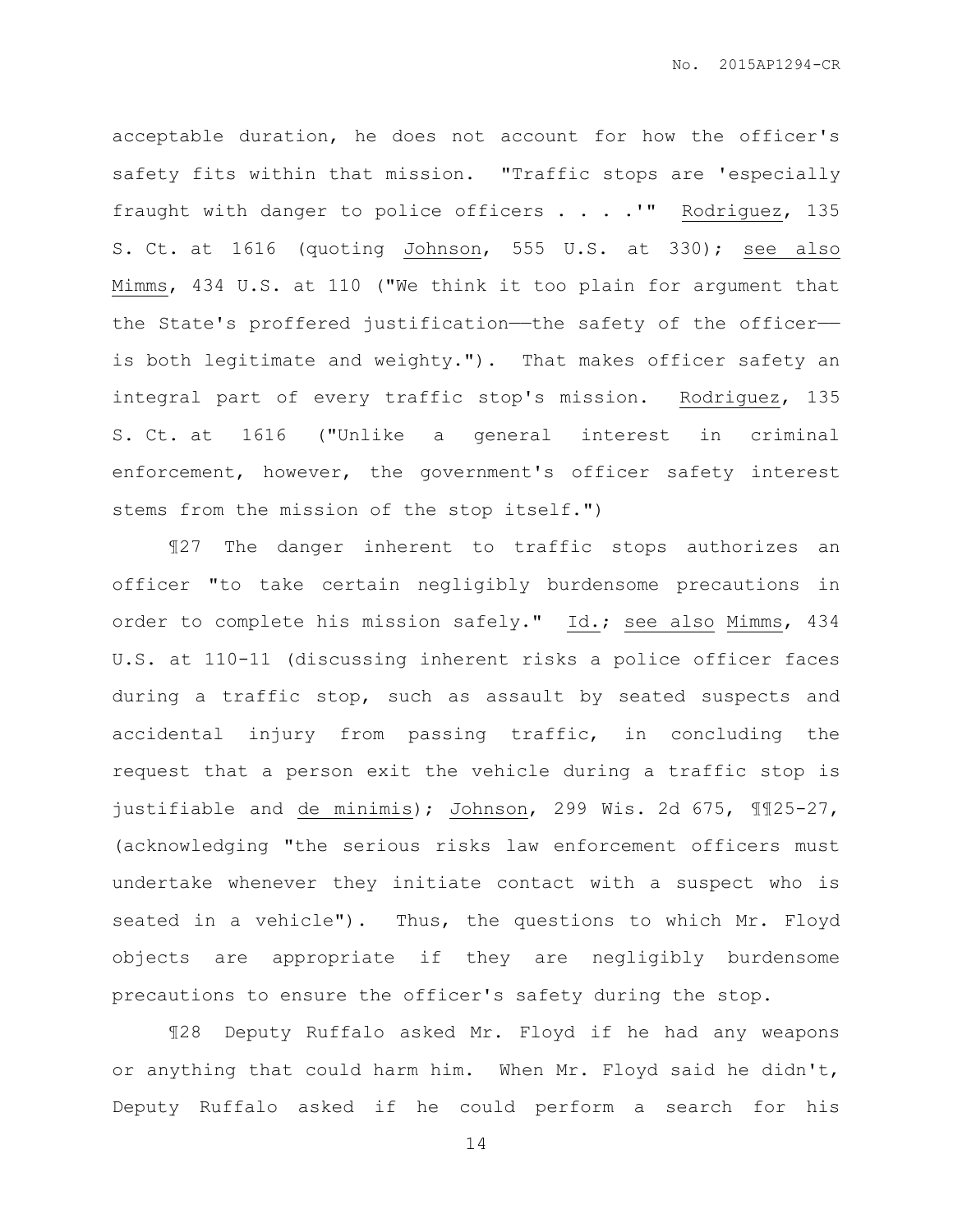safety. Both questions specifically related to the officer's safety. According to Mr. Floyd, however, the second question was not negligibly burdensome: "What the State entirely ignores is that unlike questions seeking information, a request to conduct a frisk involves 'a severe, though brief, intrusion upon cherished personal security . . . [that] must surely be an annoying, frightening, and perhaps humiliating experience.'" (Quoting Terry v. Ohio, 392 U.S. 1, 24-25 (1968)). While it is true that such a search can be all of that, a request to conduct such a search cannot. In fact, that request is just like "questions seeking information" because it is just seeking information——to wit, whether Mr. Floyd would agree to be searched. What follows the answer to the question may be a nonnegligible burden, but that says nothing about the nature of the question itself. Mr. Floyd provided no other argument that the questions imposed a burden forbidden by Rodriguez, and nothing about them immediately suggests a disqualifying characteristic. Therefore, because the questions related to officer safety and were negligibly burdensome, they were part of the traffic stop's mission, and so did not cause an extension.<sup>6</sup>

 $\overline{a}$ 

 $6$  The dissent misreads our opinion with respect to whether Deputy Ruffalo extended the stop. It says:

The majority concludes that the traffic stop was not extended because Mr. Floyd freely and voluntarily consented to the search. It then determines that there is no need to consider whether there was reasonable suspicion because it has already concluded that the traffic stop was not extended.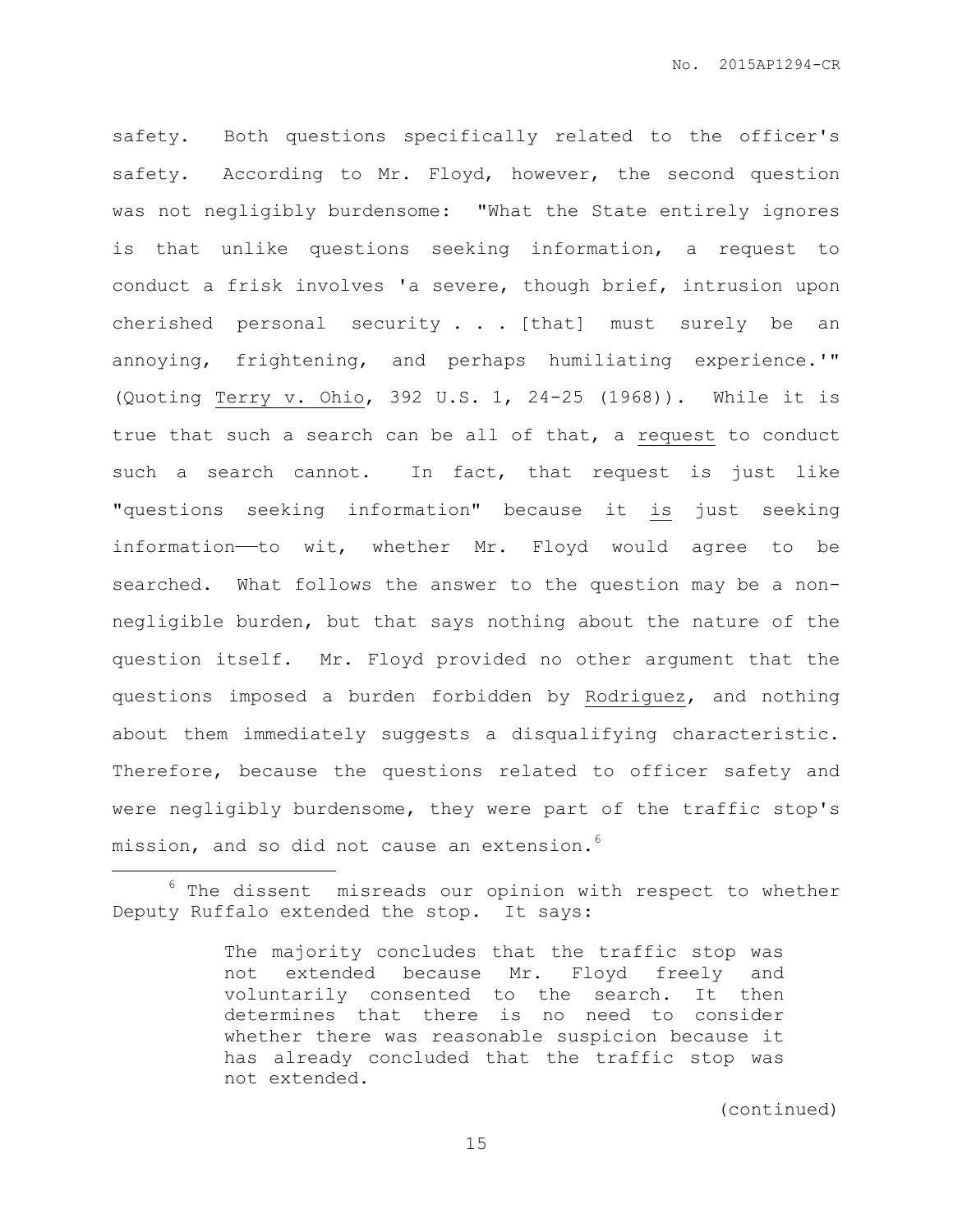### B. Constitutional Consent

¶29 Whatever additional time the actual search consumed, or the burden it imposed, is irrelevant so long as Mr. Floyd consented to it. Schneckloth v. Bustamonte, 412 U.S. 218, 242- 43 (1973) ("While the Fourth and Fourteenth Amendments limit the circumstances under which the police can conduct a search, there is nothing constitutionally suspect in a person's voluntarily allowing a search."). When we inquire into the legitimate scope of a traffic stop's mission, its duration, and the burdensomeness of its incidents, we do so because these are nonconsensual aspects of the interaction between a citizen and a law enforcement officer. But when a person consents, the Fourth Amendment does not bar the search (so long as it does not exceed the scope of the person's consent). Illinois v. Rodriguez, 497 U.S. 177, 181 (1990) (explaining that although the Fourth Amendment generally prohibits warrantless searches, "[t]he prohibition does not apply . . . to situations in which

Dissent, ¶46 (citation omitted).

 $\overline{a}$ 

Actually, our conclusion that Deputy Ruffalo did not extend the stop is based first and foremost on his interactions with Mr. Floyd before he consented to the search. But the dissent does not engage this part of our opinion at all. This is not a small oversight. Beginning with ¶15 and ending with this note, that has been the sole subject of our discussion. Measured by paragraphs, that's 48% of our opinion's entire analysis. The reason we didn't address "reasonable suspicion" is because that is necessary only if Deputy Ruffalo extended the stop. As the first half of our opinion demonstrates, he did not. As for the effect of Mr. Floyd's consent to the search, that is the topic of the next subpart.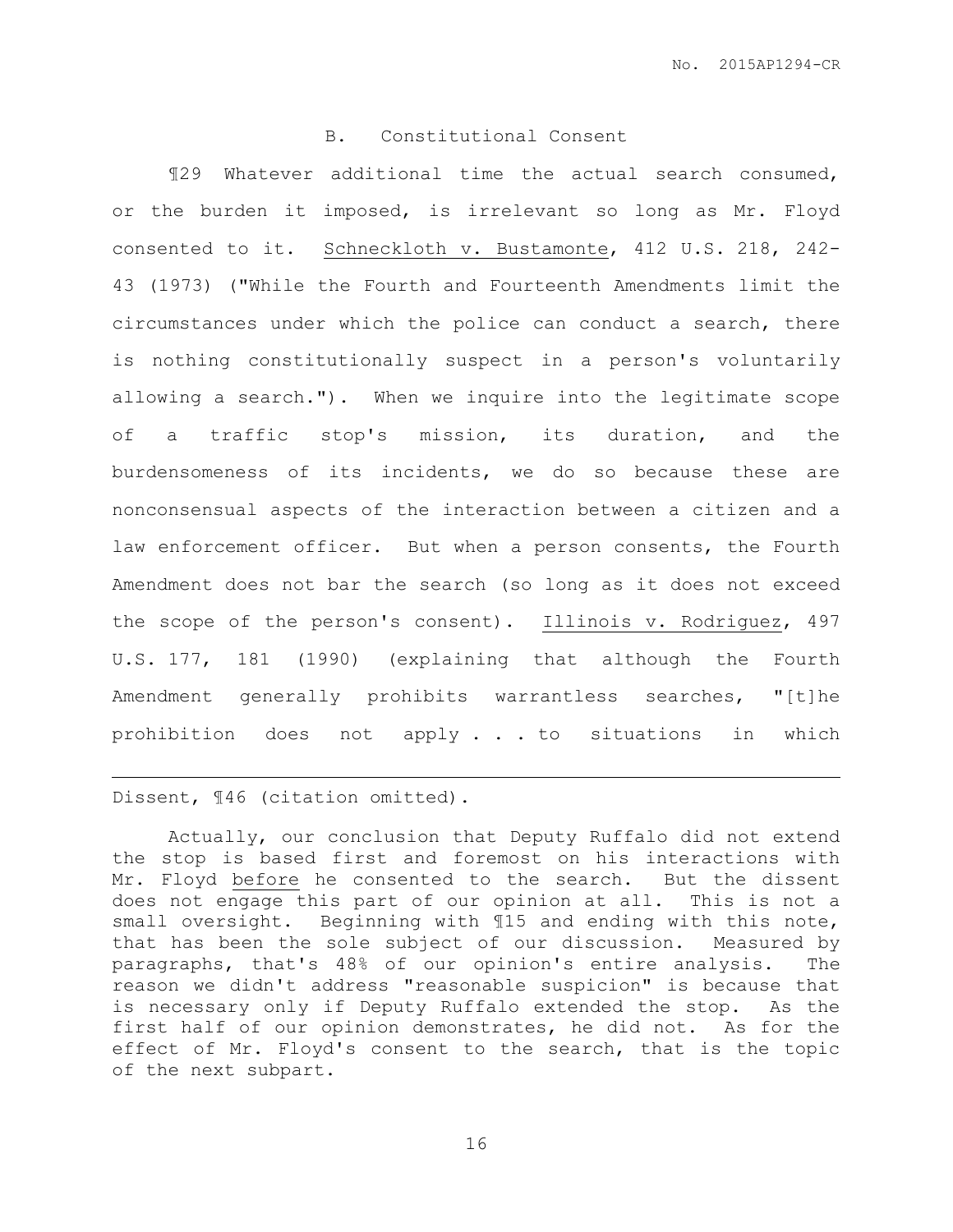voluntary consent has been obtained . . . . "); see also Schneckloth, 412 U.S. at 219 ("It is equally well settled that one of the specifically established exceptions to the requirements of both a warrant and probable cause is a search that is conducted pursuant to consent."); United States v. Strickland, 902 F.2d 937, 941 (11th Cir. 1990) ("When an individual gives a general statement of consent without express limitations, the scope of a permissible search is not limitless. Rather it is constrained by the bounds of reasonableness: what a police officer could reasonably interpret the consent to encompass."). Thus, we inquire now into whether Mr. Floyd provided constitutionally-valid consent to Deputy Ruffalo's search.

¶30 The circuit court found that after Deputy Ruffalo asked whether Mr. Floyd would consent to a search, Mr. Floyd said "yes, go ahead." This is an unequivocal assent, and so it is sufficient to authorize the search so long as Mr. Floyd's response was given "freely and voluntarily." Johnson, 299 Wis. 2d 675, ¶16 ("When the purported legality of a warrantless search is based on the consent of the defendant, that consent must be freely and voluntarily given."). The State bears the burden of establishing by clear and convincing evidence that a person's consent to a search was voluntary. State v. Phillips, 218 Wis. 2d 180, 197, 577 Wis. 2d 794 (1998). Generally, a response is voluntary if it "was given in the absence of duress or coercion, either express or implied." State v. Bons, 2007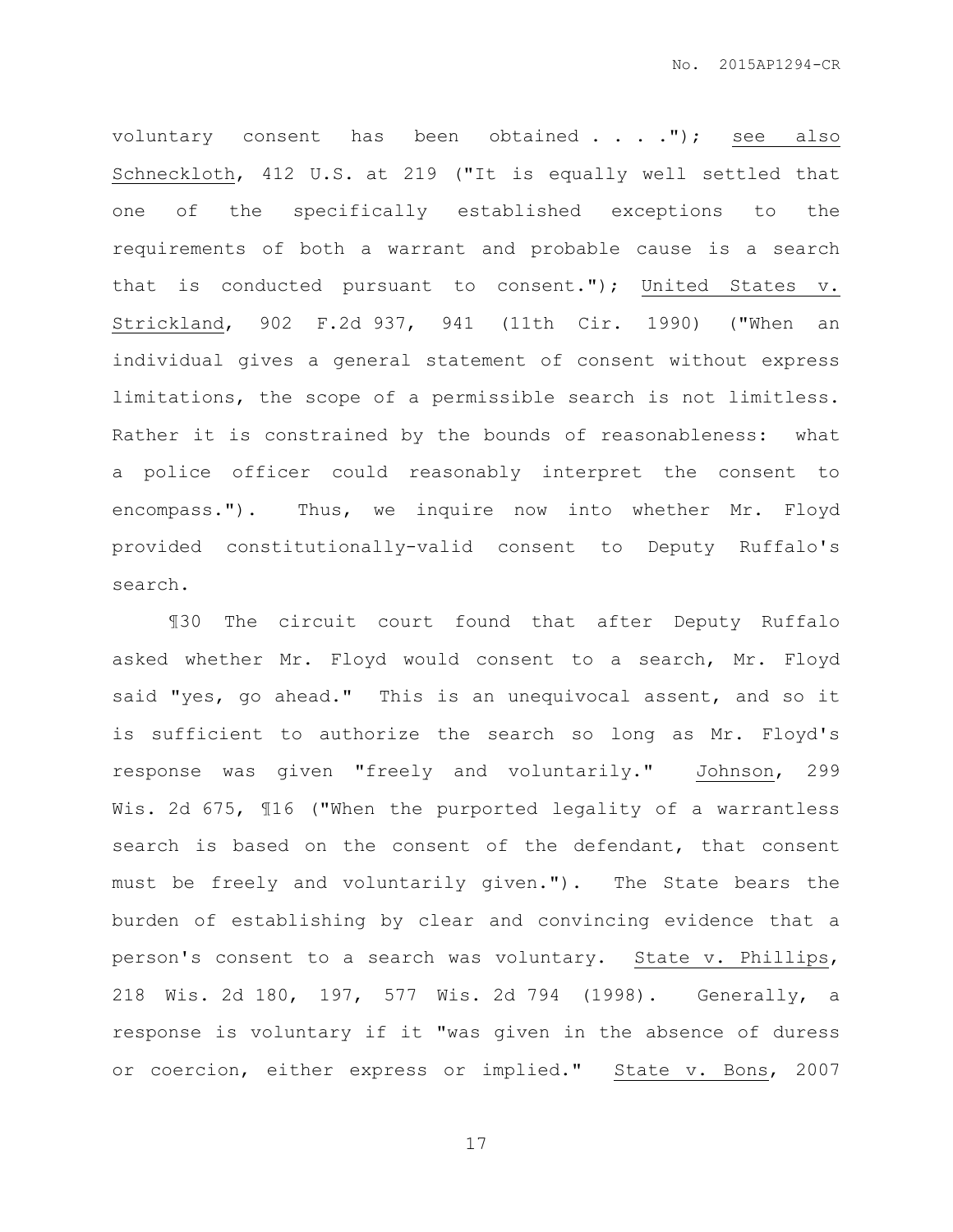WI App 124, ¶17, 301 Wis. 2d 227, 731 N.W.2d 367 (quoting Phillips, 218 Wis. 2d at 196). Relevant considerations include:

[W]hether any misrepresentation, deception or trickery was used to persuade the defendant to consent; whether the defendant was threatened or physically intimidated; the conditions at the time the search was made; the defendant's response to the officer's request; the defendant's physical and emotional condition and prior experience with police; and whether the officers informed the individual that consent could be withheld.

Bons, 301 Wis. 2d 227, ¶17.

¶31 Mr. Floyd argued his "consent" was not valid because the circumstances demonstrate it was not voluntarily given. Specifically, he argued that because Deputy Ruffalo had not returned his identification card prior to asking whether he would consent to a search, his response could not be voluntary because he was unlawfully seized. He said "the record shows that Floyd's consent was not voluntary, where in the absence of any suspicion, the deputy withheld [his] documents to prevent the stop from terminating in order to procure [his] agreement to the pat-down." It is true that these facts can be useful in determining the voluntariness of someone's consent. But it is useful to a part of the analysis we have already resolved against Mr. Floyd's position. If an officer withholds a person's documents, there is good reason to believe the person was not "free to leave" at that time. That, in turn, helps us decide whether the person was seized. See, e.g., State v. Hogan, 2015 WI 76, ¶63, 364 Wis. 2d 167, 868 N.W.2d 124 ("a traffic stop ends when a reasonable person, under the totality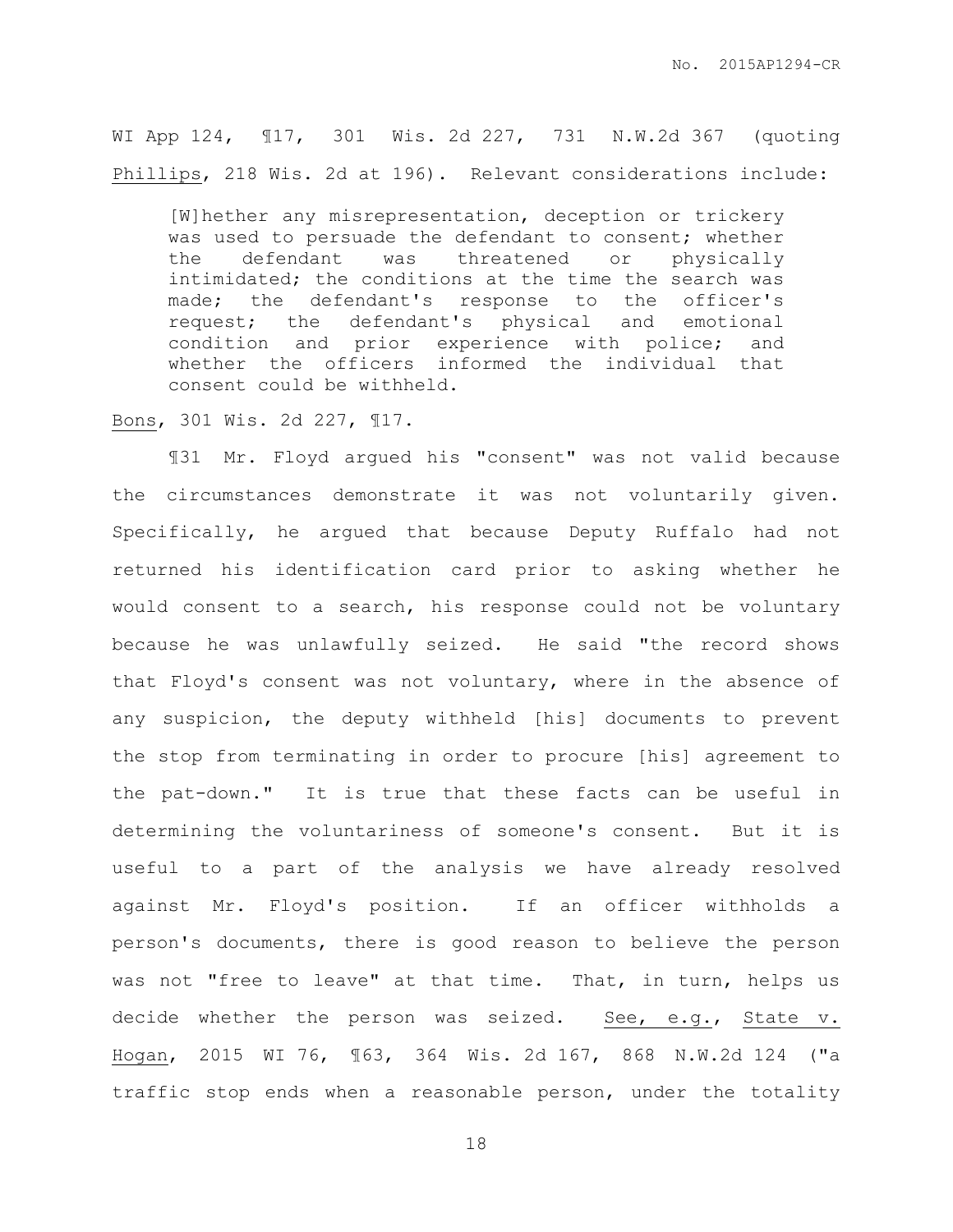of the circumstances, would feel free to leave."). If the seizure is unlawful, the consent is invalid. See, e.g., State v. Jones, 2005 WI App 26, ¶9, 278 Wis. 2d 774, 693 N.W.2d 104 ("a search authorized by consent is wholly valid unless that consent is given while an individual is illegally seized." (citing State v. Williams, 2002 WI 94, ¶¶19-20, 255 Wis. 2d 1, 646 N.W.2d 834)); see also United States v. Jerez, 108 F.3d 684, 694-96 (7th Cir. 1997). Here, however, we have concluded the traffic stop was not extended and that Mr. Floyd was seized— lawfully——when Deputy Ruffalo requested his consent to the search.<sup>7</sup>

¶32 Requesting permission to search a person who has been lawfully seized does not invalidate the person's consent. See Schneckloth, 412 U.S. at 248-49 (consent given while seized pursuant to a traffic stop was constitutionally valid); United States v. Watson, 423 U.S. 411, 424 (1976) ("[T]he fact of custody alone has never been enough in itself to demonstrate a coerced confession or consent to search."). The routine act of retaining an identification card or driver's license during a

 $\overline{a}$ 

 $<sup>7</sup>$  The cases on which Mr. Floyd relies to invalidate his</sup> consent all address the effect of an illegal seizure on the voluntariness of the subject's consent. See Rodriguez v. United States, 575 U.S. , 135 S. Ct. 1609 (2015) (unlawful seizure because traffic stop impermissibly extended); State v. Hogan, 2015 WI 76, 364 Wis.2d 167, 868 N.W.2d 124 (illegal extension of traffic stop can negate consent to a search); State v. Luebeck, 2006 WI App 87, ¶17, 292 Wis. 2d 748, 715 N.W.2d 639 ("[C]onsent to search was tainted by the illegal seizure."). These cases have no instructive value here because Mr. Floyd's seizure was not unlawful.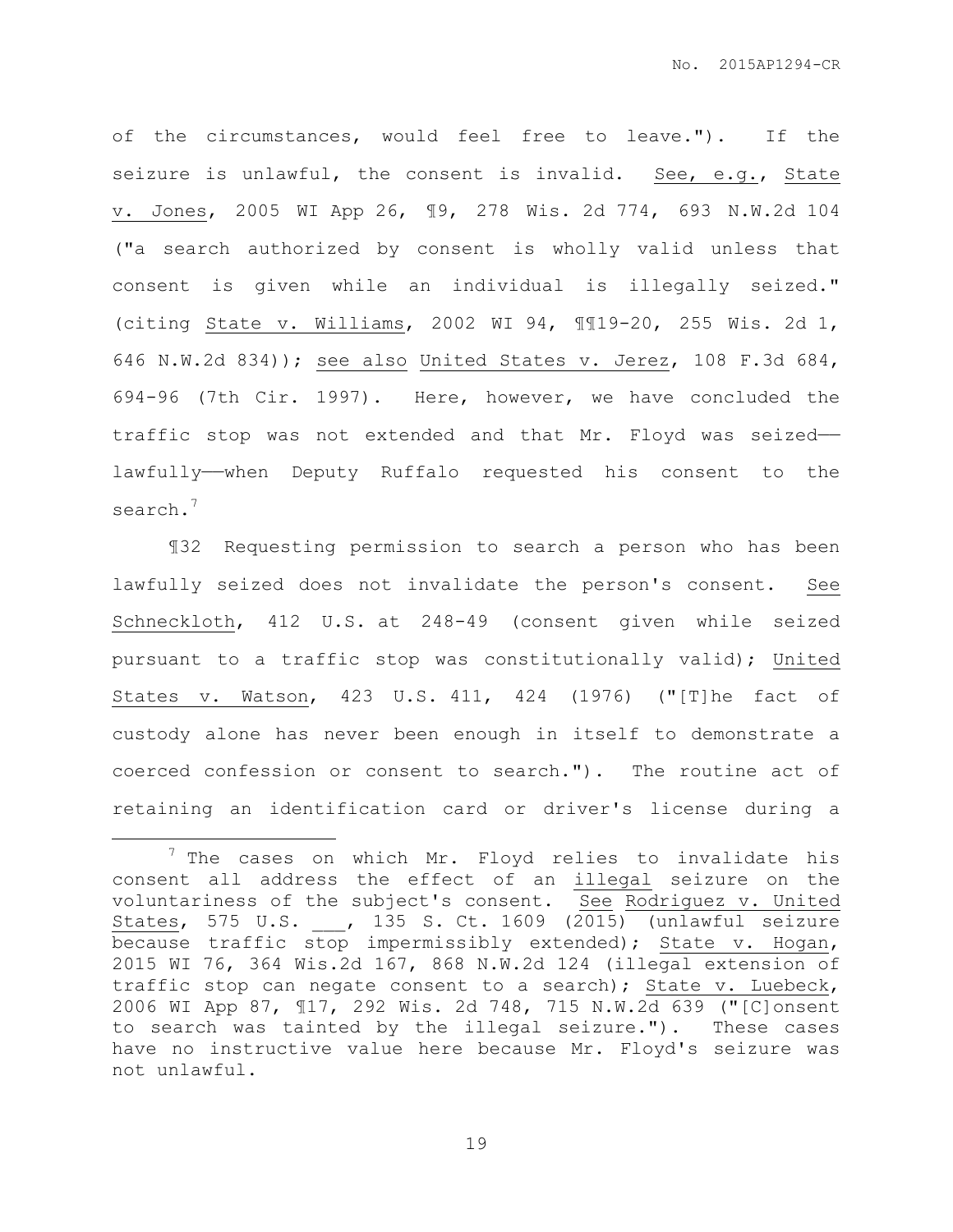traffic stop, without more, is insufficient evidence of the type of duress or coercion capable of making consent something less than voluntary. If it were otherwise, it would be virtually impossible to obtain consent to a search during a traffic stop. We see no authority to support such a proposition, and Mr. Floyd offers none. So retaining the identification card presented no structural impediment to Deputy Ruffalo's request for permission to perform a search; we continue with the inquiry into the voluntariness of Mr. Floyd's response.

¶33 The record does not indicate Deputy Ruffalo employed any misrepresentation, deception, or trickery in seeking Mr. Floyd's consent. There is likewise nothing in the record suggesting Deputy Ruffalo used any threats or physical intimidation of any type in seeking Mr. Floyd's consent. Deputy Ruffalo was the only officer conducting the search, there is no indication Mr. Floyd was handcuffed or that Deputy Ruffalo threatened to use them, there is no suggestion Deputy Ruffalo drew his weapon, and the traffic stop and search occurred during daylight hours with pedestrian and vehicular traffic nearby. As to the remaining factors we are to consider, there is no evidence regarding Mr. Floyd's physical or emotional condition at the time. Similarly, there is nothing in the record indicating Deputy Ruffalo informed Mr. Floyd he could withhold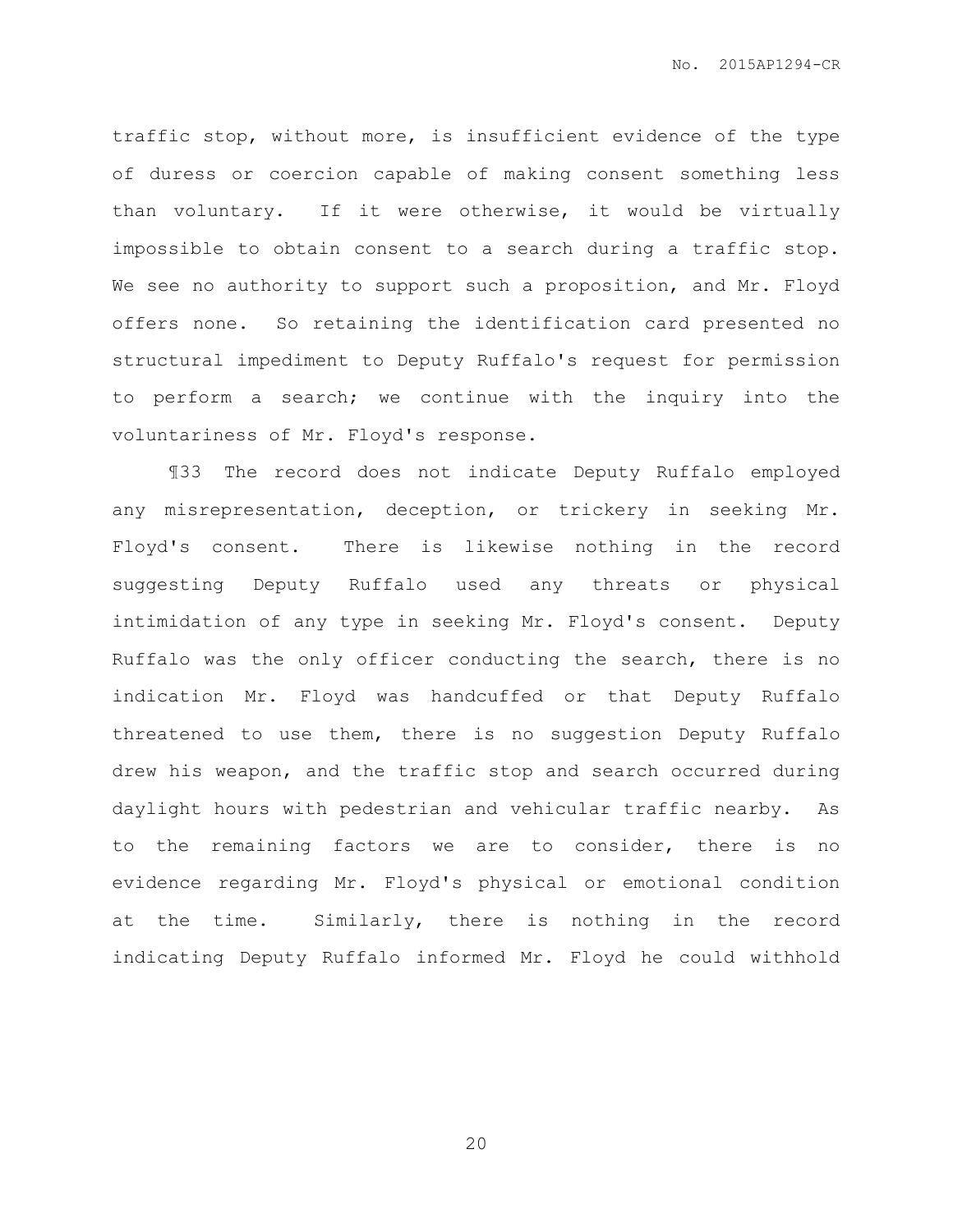consent, but this factor is not sufficient, in and of itself, to question the voluntariness of Mr. Floyd's consent.<sup>8</sup>

¶34 Under the totality of these circumstances, we conclude the search was constitutionally sound because Mr. Floyd freely and voluntarily consented to it. Deputy Ruffalo discovered the illegal drugs while conducting a lawful search, so there was no reason to suppress that evidence. Because we conclude Deputy Ruffalo did not extend the traffic stop, we do not address the State's alternative argument that Deputy Ruffalo had reasonable suspicion of illegal drug activity sufficient to support an extension.<sup>9</sup>

C. Ineffective Assistance of Counsel

¶35 Mr. Floyd claims he received ineffective assistance of counsel because his trial counsel failed to call Officer White (the "cover" officer) as a witness at the suppression hearing. According to Mr. Floyd, Officer White's testimony would have

 $\overline{a}$ 

 $8$  Although this is a factor to consider, it is not a sine qua non to the voluntariness of a subject's consent to a search. See Schneckloth v. Bustamonte, 412 U.S. 218, 227 (1973).

<sup>&</sup>lt;sup>9</sup> The dissent focuses on whether the circumstances of Mr. Floyd's stop were sufficient to create reasonable suspicion of criminal activity. But there is no reason at all to address this question unless Deputy Ruffalo extended the stop. The dissent says he did, and he did it by calling and waiting for a cover squad to arrive. Dissent, ¶80. But the dissent misses a critical part of the factual record. The uncontradicted facts show that the cover squad arrived while Deputy Ruffalo was still filling out the citations. So it is impossible for this to have extended the stop. Thus, the dissent lacks a raison d'être, and so we do not address it further.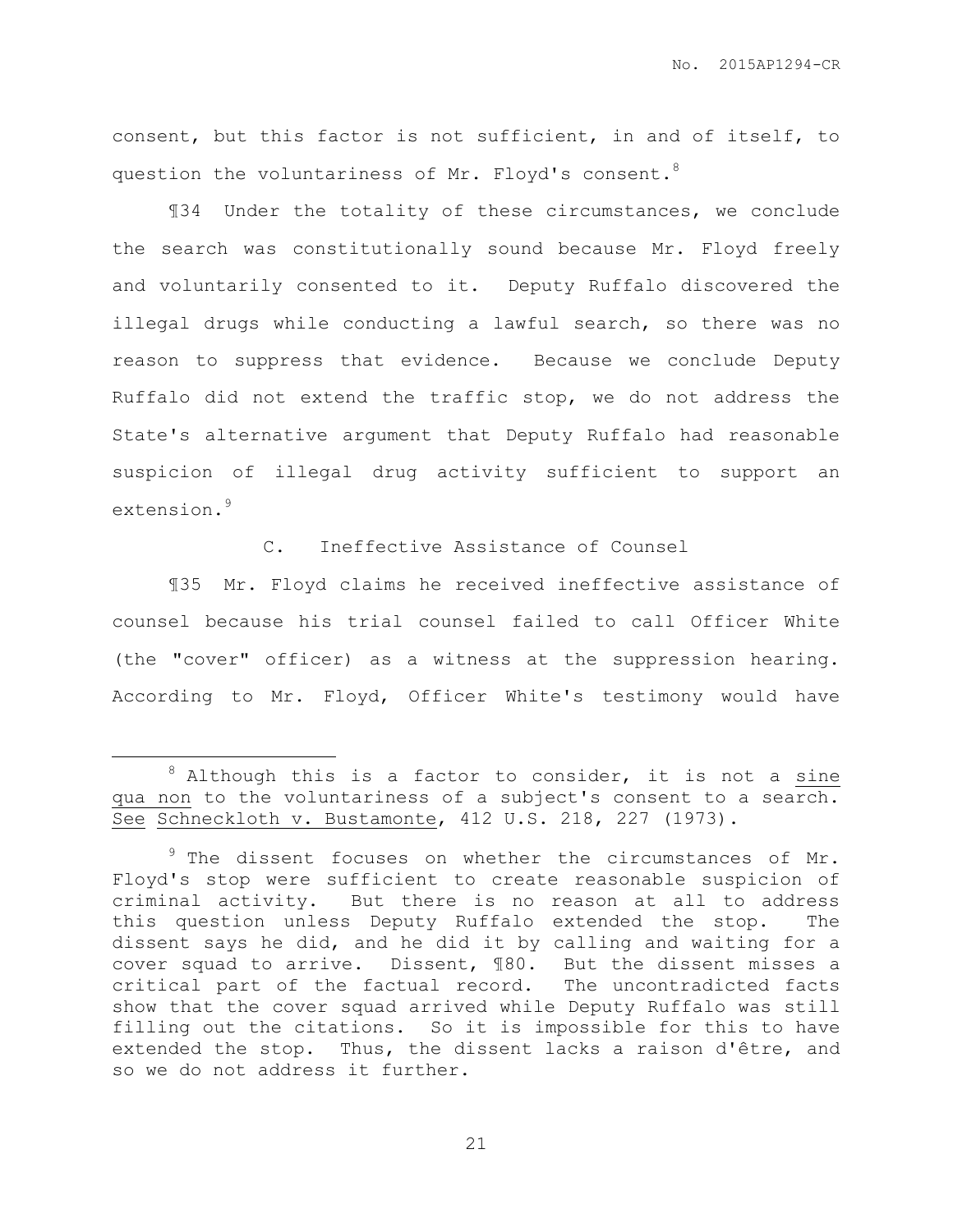revealed that Deputy Ruffalo did not ask Mr. Floyd for his consent to the search, but rather that he advised Mr. Floyd he was going to perform the search, thus rendering any consent involuntary. See Johnson, 299 Wis. 2d 675, ¶16 ("Acquiescence to an unlawful assertion of police authority is not equivalent to consent." (quoting State v. Wilson, 229 Wis. 2d 256, 269, 600 N.W.2d 14 (Ct. App. 1999))).

 $$136$  The Sixth Amendment<sup>10</sup> guarantees to a criminal defendant "the effective assistance of counsel." Strickland v. Washington, 466 U.S. 668, 686 (1984). We apply the two-prong Strickland test when assessing a claimed violation of that right. See, e.g., State v. Maday, 2017 WI 28, ¶54, 374 Wis. 2d 164, 892 N.W.2d 611. A successful attack on counsel's performance requires that the defendant establish both that trial counsel performed deficiently and that the deficiency was prejudicial. See State v. Pitsch, 124 Wis. 2d 628, 633, 369 N.W.2d 711 (1985); see also Strickland, 466 U.S. at 697.

¶37 The first prong requires us to compare counsel's performance to the "wide range of professionally competent assistance." Strickland, 466 U.S. at 690. Only if his conduct falls outside that objectively reasonable range will we find deficient performance. State v. Thiel, 2003 WI 111, ¶19, 264 Wis. 2d 571, 665 N.W.2d 305. To show prejudice (the second prong), a defendant must establish "a reasonable probability

 $\overline{a}$ 

 $10$  See U.S. Const. amend. VI; Wis. Const. art. I, § 7.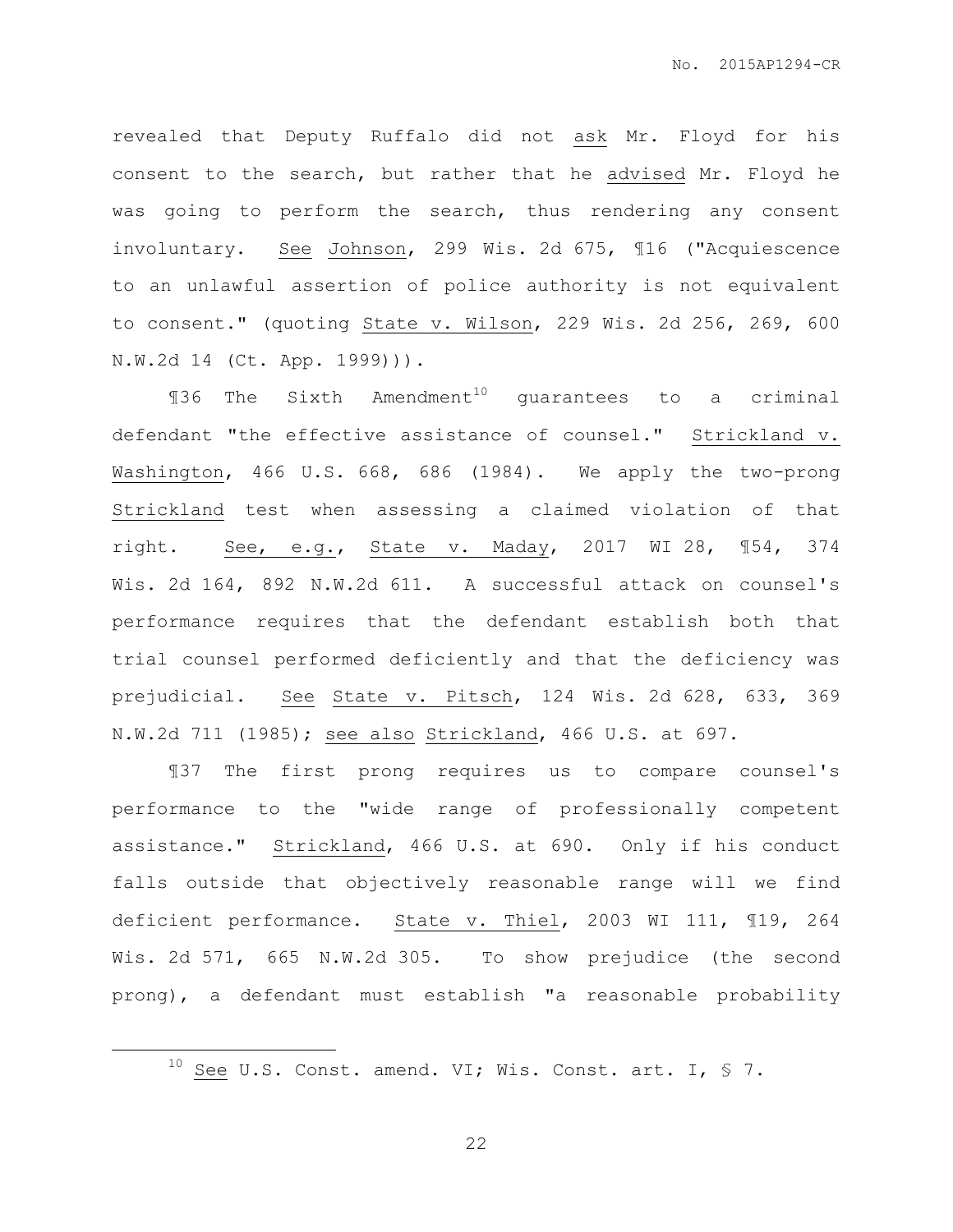that, but for counsel's unprofessional errors, the result of the proceeding would have been different." Pitsch, 124 Wis. 2d at 642 (quoting Strickland, 466 U.S. at 694). If the defendant fails to prove one element, it is unnecessary to address the other. Strickland, 466 U.S. at 697.

¶38 Although trial counsel did not have Officer White testify at the suppression hearing, he did offer the essence of his story in his brief. Counsel juxtaposed Deputy Ruffalo's report that he asked Mr. Floyd if he would allow a search with Officer White's report that Mr. Floyd was told he would be searched:

Deputy Ruffalo indicates he asked Mr. Floyd whether he had any weapons and if he could search Mr. Floyd for his (Deputy Ruffalo's) safety. Deputy Ruffalo indicates that Mr. Floyd stated, "yeah, go ahead." City of Racine Police Officer White (the cover officer) reports something slightly different in regards to the search. Officer White reports that after having Mr. Floyd exit the vehicle, Deputy Ruffalo told Mr. Floyd that before he could explain the citations he was going to pat down Mr. Floyd for weapons. Officer White indicates that after being told he was going to be searched, Mr. Floyd stated something similar to "go ahead."

The circuit court was not persuaded, instead finding as a factual matter that Deputy Ruffalo asked for Mr. Floyd's consent, and that Mr. Floyd consented.

¶39 At the postconviction hearing, Officer White reprised the contents of his report and offered some related commentary. He testified that, after arriving on the scene, he accompanied Deputy Ruffalo to Mr. Floyd's vehicle where Deputy Ruffalo asked Mr. Floyd to step outside. He then explained that "[Deputy]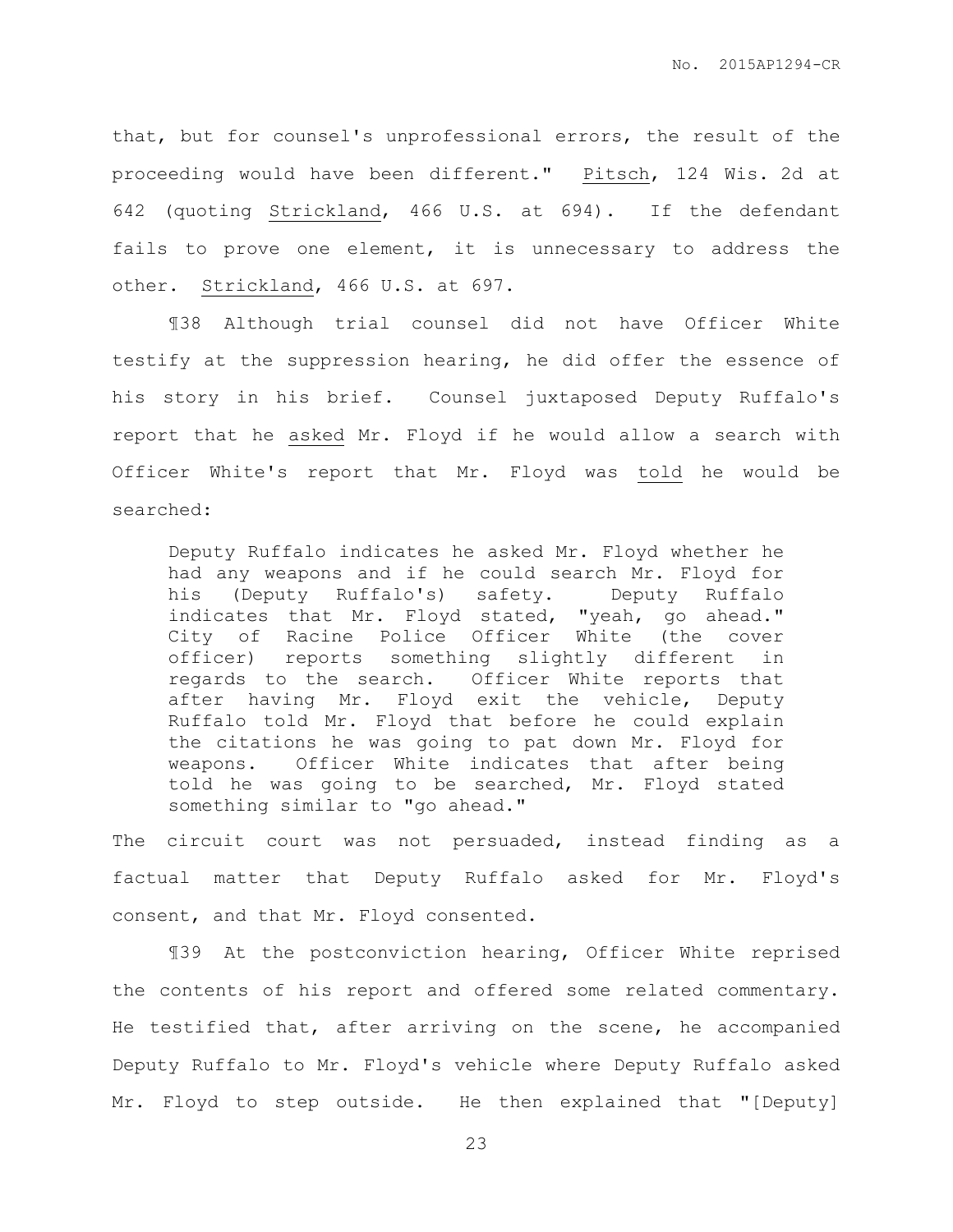Ruffalo, he -- he asked him if he could do an external pat down for weapons and which he consented." When asked whether this was consistent with the report's indication that Mr. Floyd had been "advised" $11$  he would be searched, Officer White responded that Deputy Ruffalo "said he was going to pat him -- asked him to pat him down for weapons . . . . He asked him for the most part." He could not, however, remember the specific words Deputy Ruffalo used, explaining that a cover officer "can't always hear what's exactly going on between the officer and who they are making contact with" because the cover officer generally "kind of watch[es] who's driving the vehicle, you watch the passengers inside the vehicle." When asked whether he recalled Mr. Floyd's response to Deputy Ruffalo, he testified it was his recollection that Mr. Floyd said something along the lines of "go ahead."

¶40 Trial counsel also testified at the postconviction hearing. He said he included information about Officer White's incident report in the suppression motion but ultimately chose not to call him as a witness because he was "happy as far as how the evidence came out from the deputy, from Deputy Ruffalo, and that he did not have a basis to continue his stop of Mr. Floyd."

 $\overline{a}$ 

 $11$  The draft copy of Officer White's report in the Record uses the word "advised" in reference to the pre-search exchange between Deputy Ruffalo and Mr. Floyd; however, throughout his briefing, Mr. Floyd states the report indicated Deputy Ruffalo "told" Mr. Floyd he was going to perform a pat-down search. For the purpose of this opinion, we use "advised" and "told" interchangeably.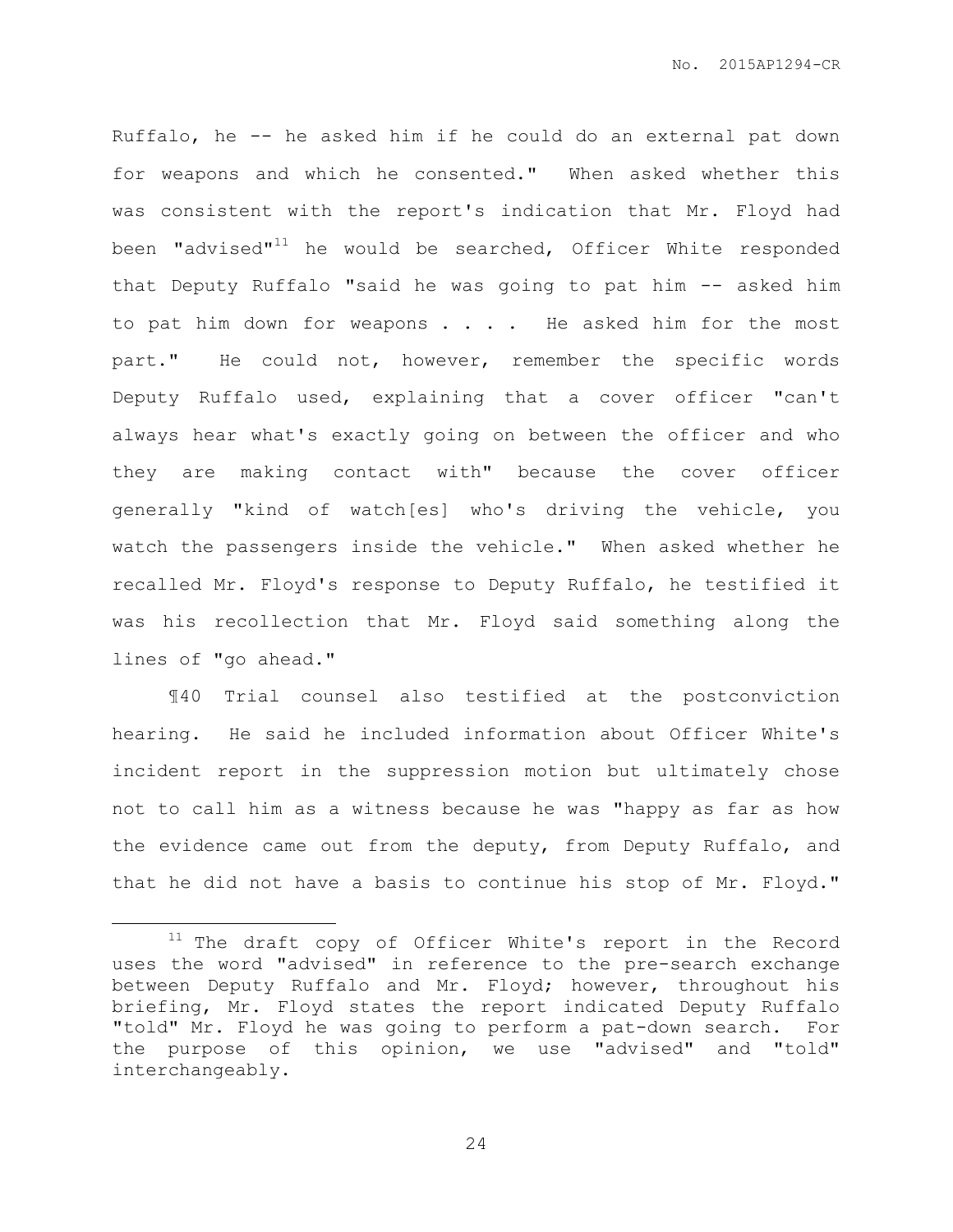He was concerned Officer White's testimony would "potentially giv[e] additional information that potentially damaged where I thought I was." Counsel further explained he thought he was "doing pretty well" in terms of arguing Mr. Floyd could not voluntarily consent because he was illegally seized at the time Deputy Ruffalo requested consent. Although counsel could not recall whether he discussed the ultimate decision not to call Officer White with Mr. Floyd, he indicated it would have been his normal practice to do so.

¶41 At the conclusion of the hearing, the circuit court acknowledged "some dichotomy from [Officer] White's [incident] report . . . as to what it meant" in terms of Deputy Ruffalo's exchange with Mr. Floyd, but concluded that trial counsel's decision not to call Officer White was "his tactical approach; it was a reasonable approach  $\ldots$  ." The circuit court also acknowledged that "[w]e know now after Mr. White testified that whatever [trial counsel] thought, [Officer] White would have corroborated [Deputy] Ruffalo's version to that extent."

¶42 Trial counsel's performance was not deficient. It was the State's burden to prove Mr. Floyd freely and voluntarily consented to a search. We recognize that Officer White's report created a potential ambiguity with Deputy Ruffalo's testimony, something Mr. Floyd's counsel ably (albeit unsuccessfully) exploited. And calling Officer White to the stand may have removed the potential ambiguity——but this was a task for the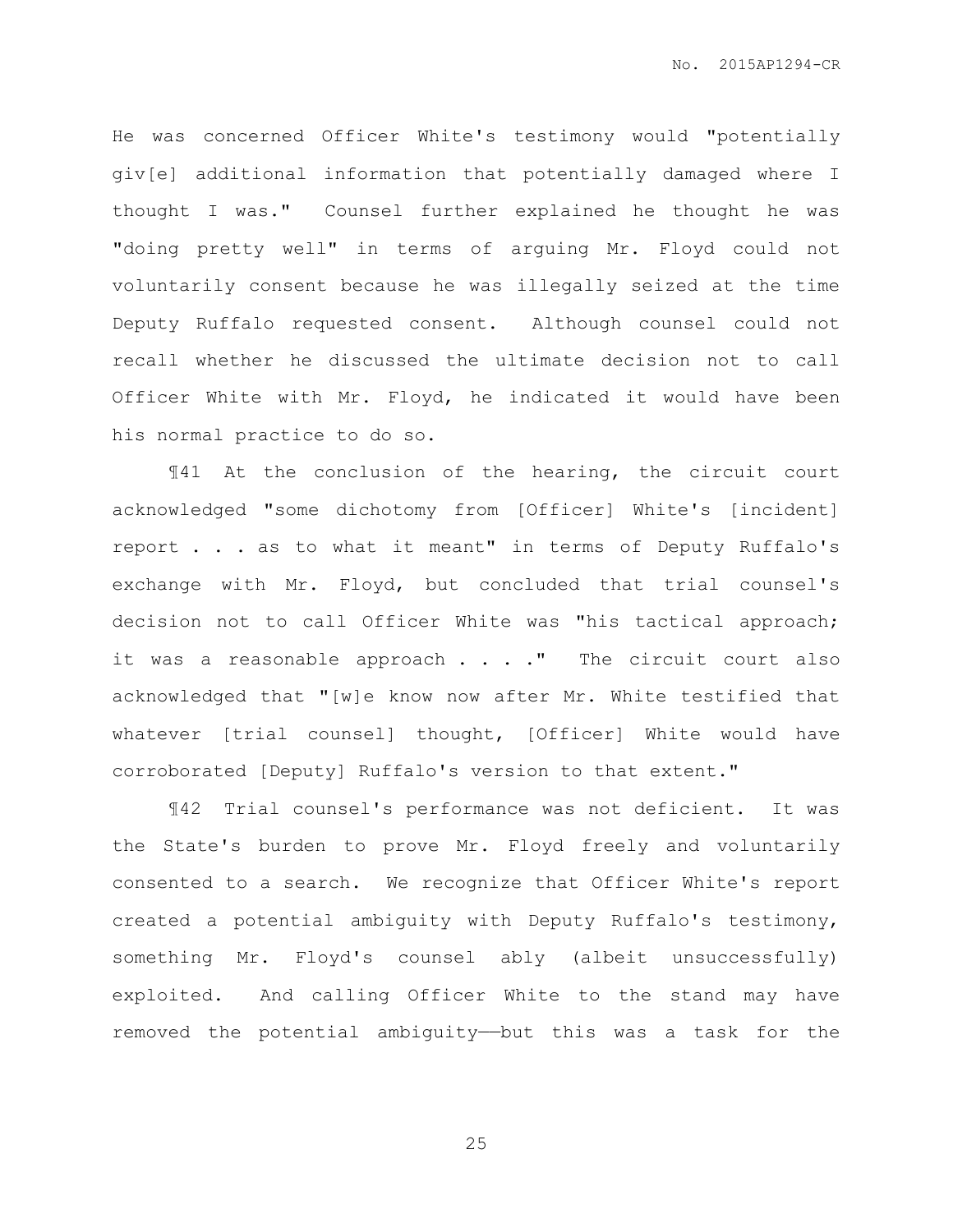State, if anyone. Mr. Floyd's counsel is not responsible for clarifying the State's evidence.<sup>12</sup> Indeed, had he done so, Mr. Floyd might now be arguing his counsel was deficient because he helped the State defeat his motion to suppress. We agree with the circuit court that trial counsel's decision not to call Officer White was a valid tactical choice and did not fall outside "the wide range of professionally competent assistance." See, e.g., State v. Felton, 110 Wis. 2d 485, 502, 329 N.W.2d 161 (1983) (explaining that where "tactical or strategic decisions" are "based upon rationality founded on the facts and the law[,]" counsel will not be deemed to have provided ineffective assistance of counsel). Therefore, Mr. Floyd did not suffer ineffective assistance of counsel.

#### IV. CONCLUSION

¶43 Deputy Ruffalo did not extend Mr. Floyd's traffic stop because the request to perform a search of his person was part of the stop's mission. Mr. Floyd was lawfully seized at the time of the request, and he provided his consent to the search freely and voluntarily. This constitutionally-valid search revealed illegal drugs in Mr. Floyd's possession, so the circuit court properly denied his motion to suppress. And because Mr.

 $\overline{a}$ 

<sup>&</sup>lt;sup>12</sup> The seeming ambiguity created by Officer White's report favored Mr. Floyd's argument because it was the State's burden to demonstrate free and voluntary consent. If Mr. Floyd's counsel had called Officer White to the stand, the seeming ambiguity could have resolved against Mr. Floyd's position (as it eventually did). Mr. Floyd's counsel was not responsible for clarifying ambiguities that would assist the State's case.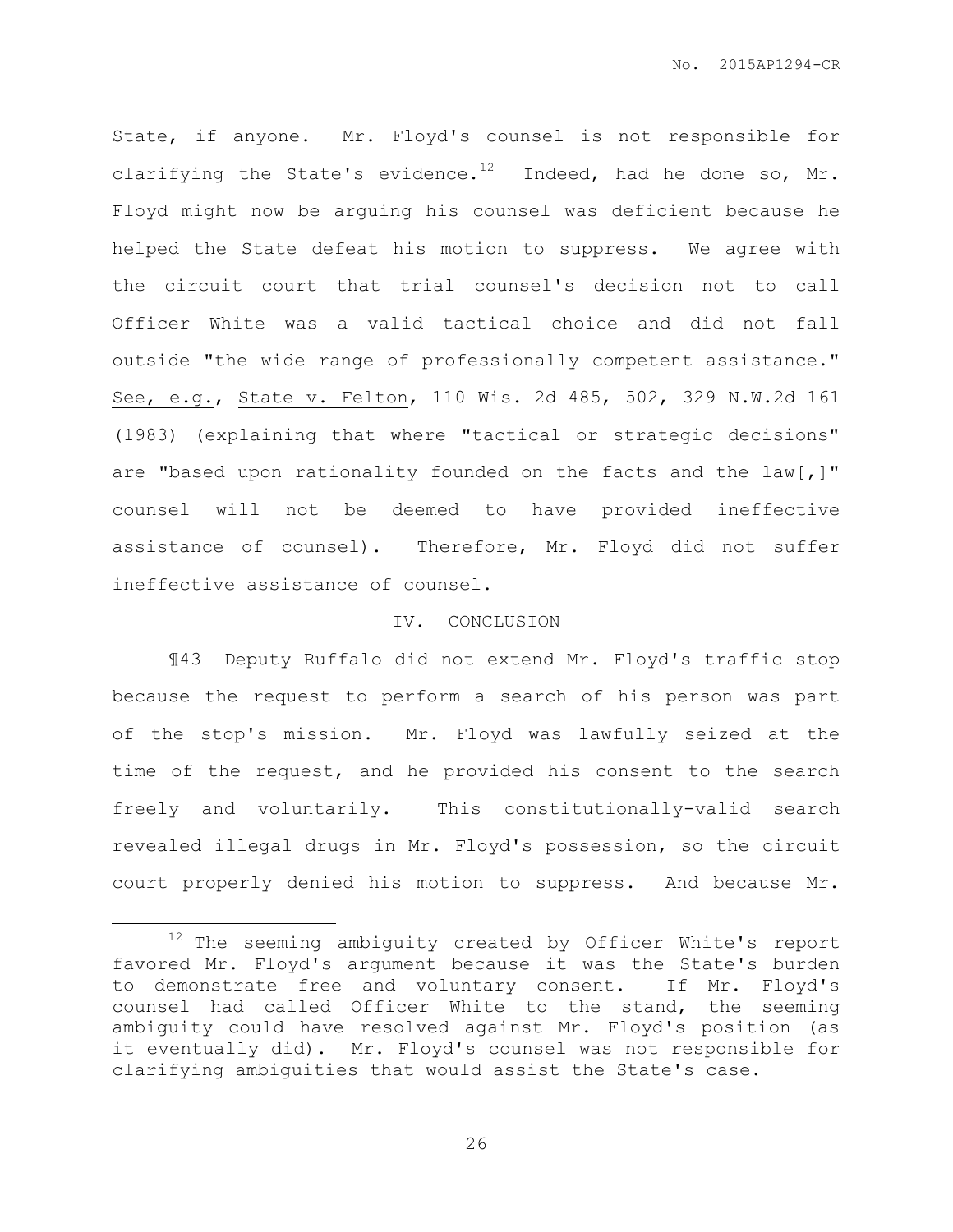Floyd's trial counsel did not perform deficiently with respect to Officer White's testimony, Mr. Floyd did not receive ineffective assistance of counsel. Accordingly, we affirm the court of appeals.

*By the Court.*—The decision of the court of appeals is affirmed.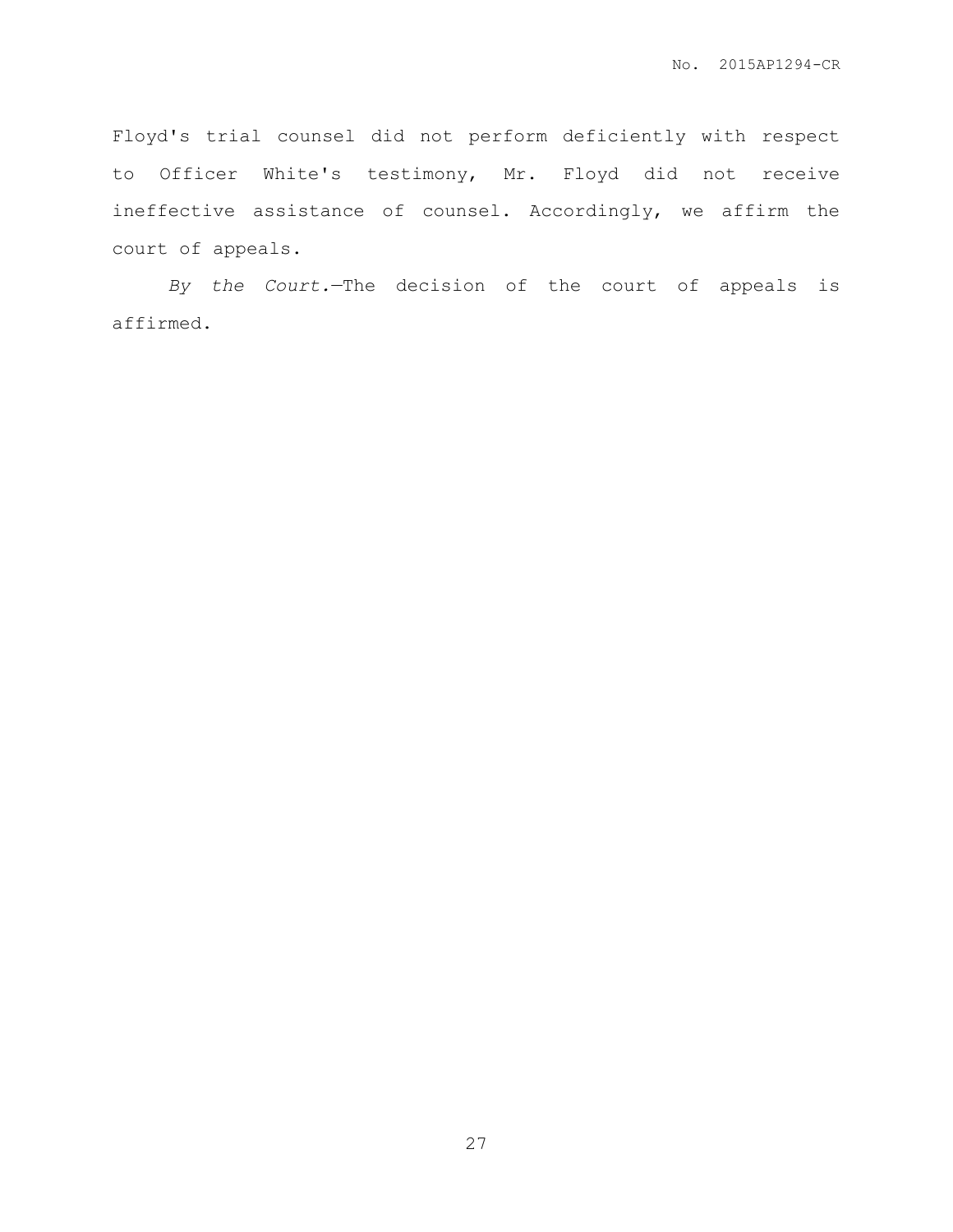¶44 ANN WALSH BRADLEY, J. *(dissenting).* The court of appeals acknowledged that the question of reasonable suspicion here "is a very close call." State v. Floyd, 2016 WI App 64, ¶16, 371 Wis. 2d 404, 885 N.W.2d 156. I land on one side of the line and the court of appeals' decision falls on the other.

¶45 Rather than focus on the "close call" of reasonable suspicion, the majority avoids it entirely. Instead, it focuses primarily on the case specific fact of whether Floyd gave actual consent to the search. Majority op., ¶29 ("[W]hen a person consents, the Fourth Amendment does not bar the search . . . . ") .

¶46 The majority concludes that the traffic stop was not extended because Mr. Floyd freely and voluntarily consented to the search. Majority op., ¶34. It then determines that there is no need to consider whether there was reasonable suspicion because it has already concluded that the traffic stop was not extended. Id.

¶47 Yet, the strictures of the Fourth Amendment remain. If the stop was unlawfully extended, then the consent was likewise unlawful.

¶48 I write separately not merely because I disagree with the court of appeals as to where the line should be drawn under the facts of this case. Rather, I write also to express my concern that the majority opinion, in lockstep with this court's jurisprudence, continues the erosion of the Fourth Amendment. It is through such erosion that implicit bias and racial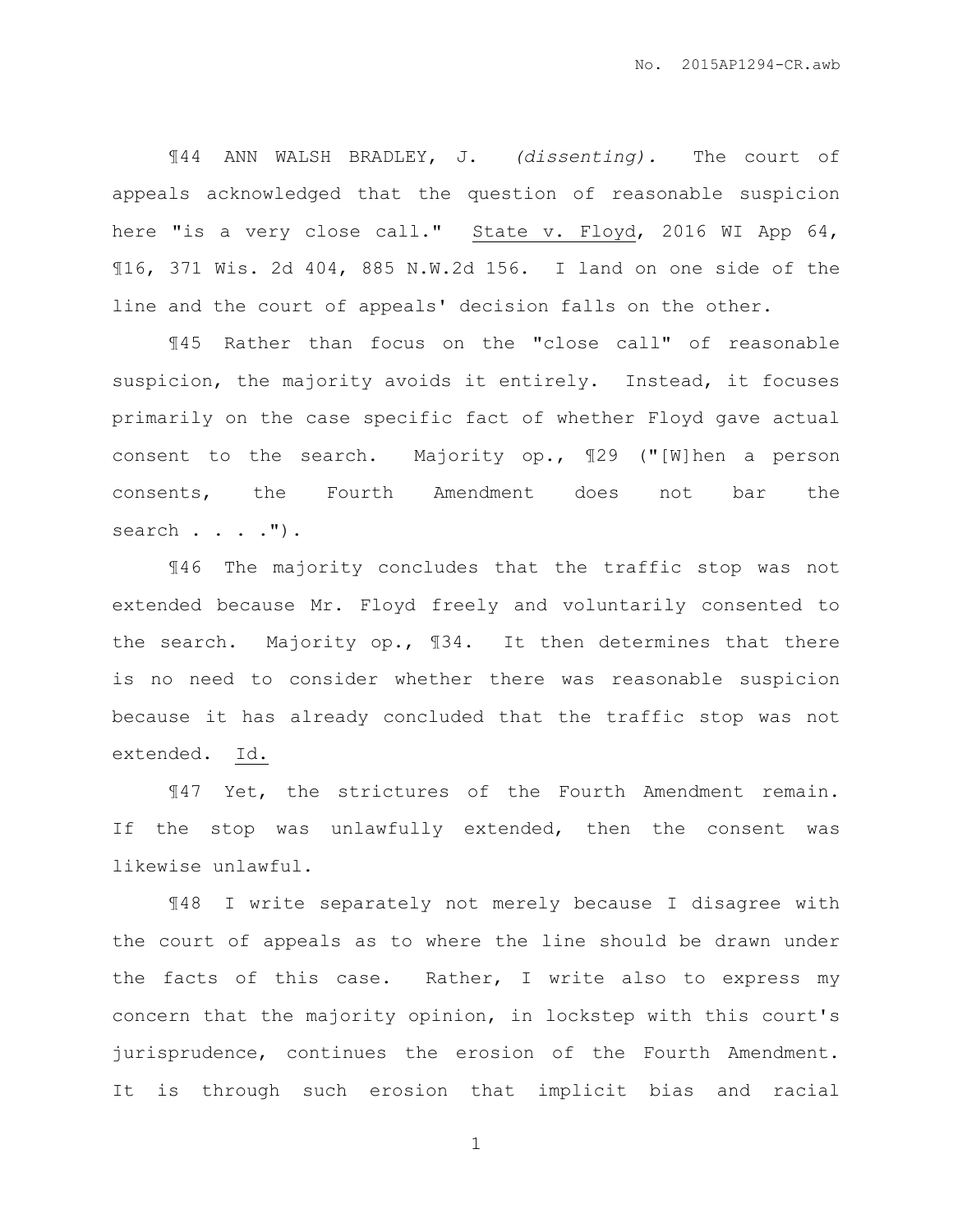profiling are able to seep through cracks in the Fourth Amendment's protections.

¶49 Because I conclude that the traffic stop was extended beyond what was reasonably necessary to complete its mission and because I determine that there was no articulable reasonable suspicion of additional illegal activity to otherwise justify the extension, I respectfully dissent.

I

¶50 The Fourth Amendment to the Unites States Constitution provides that "[t]he right of the people to be secure in their person, houses, papers, and effects, against unreasonable searches and seizures, shall not be violated, and no Warrants shall issue, but upon probable cause . . . . " As the United States Supreme Court has observed, "[n]o right is held more sacred, or is more carefully guarded . . . than the right of every individual to the possession and control of his own person, free from all restraint or interference by others, unless by clear and unquestionable authority of law." Union Pac. R. Co. v. Botsford, 141 U.S. 250, 251 (1891).

¶51 Implicit in the Fourth Amendment's protection from unreasonable searches and seizures is its recognition of personal liberty interests. Ker v. State of Cal., 374 U.S. 23, 32 (1963). Indeed, the Fourth Amendment "is to be liberally construed and all owe the duty of vigilance for its effective enforcement lest there shall be impairment of the rights for the protection of which it was adopted." Id. at 33 (quotations and citation omitted).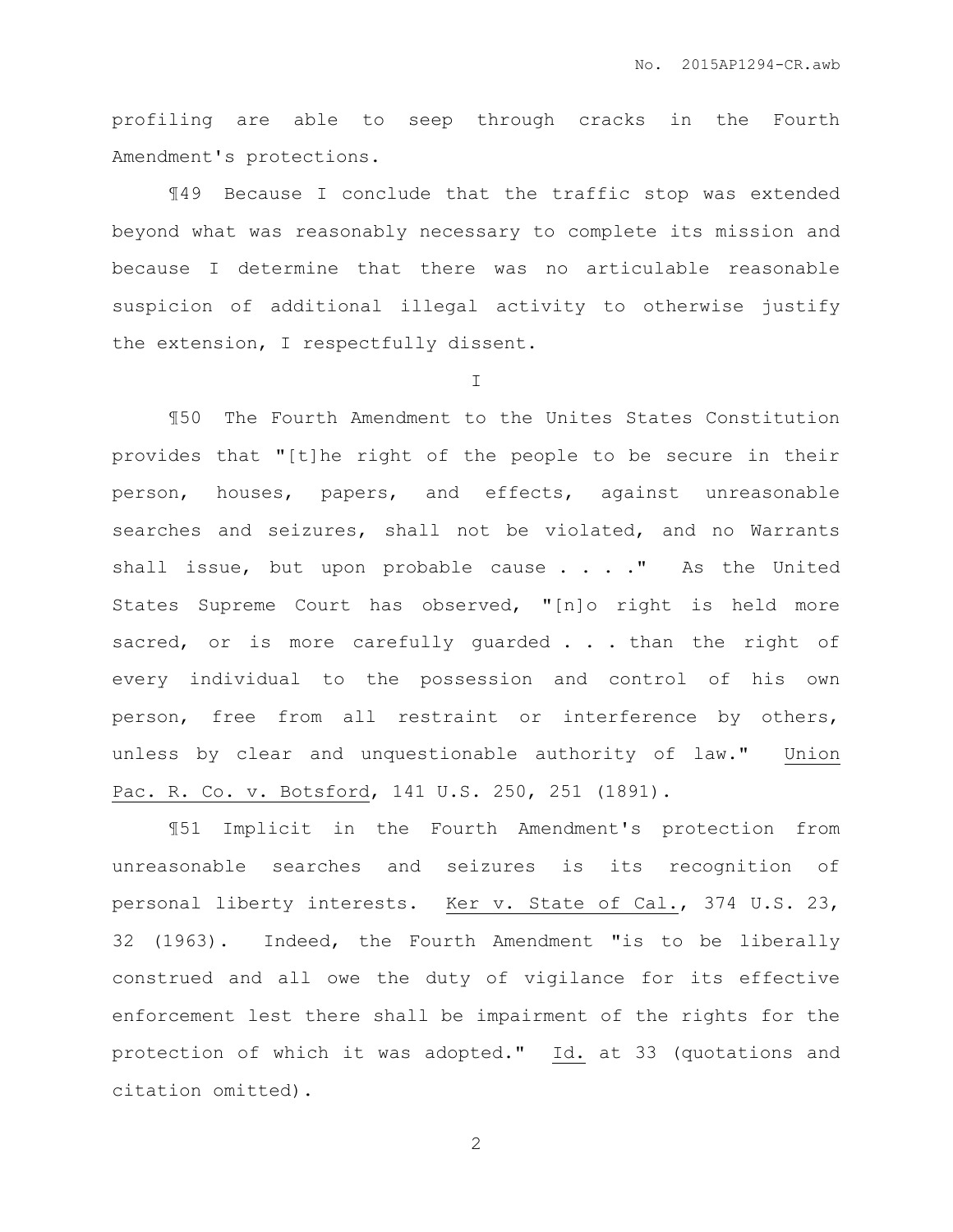¶52 In this case, we address the Fourth Amendment's protection against unreasonable searches and seizures in the context of a traffic stop. "A routine traffic stop . . . is a relatively brief encounter and 'is more analogous to a so-called "Terry stop" . . . than to a formal arrest.'" Knowles v. Iowa, 525 U.S. 113, 117 (1998).

¶53 A Terry stop is a brief investigatory seizure of an individual based on an officer's reasonable and articulable suspicion that criminal activity is afoot. Terry v. Ohio, 392 U.S. 1, 20-21 (1968). Balancing public safety and personal liberty, the Terry court required that an investigative stop be based on "specific and articulable facts, which, taken together with rational inferences from those facts, warrant that intrusion." Id. at 21.

¶54 The Terry doctrine sprouted from the blatantly suspicious behavior of two would-be jewelry thieves. Id. at 5. Over the course of an afternoon, the defendants in Terry took turns walking past a jewelry store, peering inside, and then returning to their original spot on a nearby street corner. Id.

¶55 Based on this pattern of behavior and thirty years of experience detecting thievery in the neighborhood, the police officer in Terry suspected that the men were "casing" the store. Id. Believing that a "stick-up" was imminent and knowing that "American criminals have a long tradition of armed violence," the officer seized and searched the men. Id.

¶56 Given these particularized facts, the Terry court concluded that "where a police officer observes unusual conduct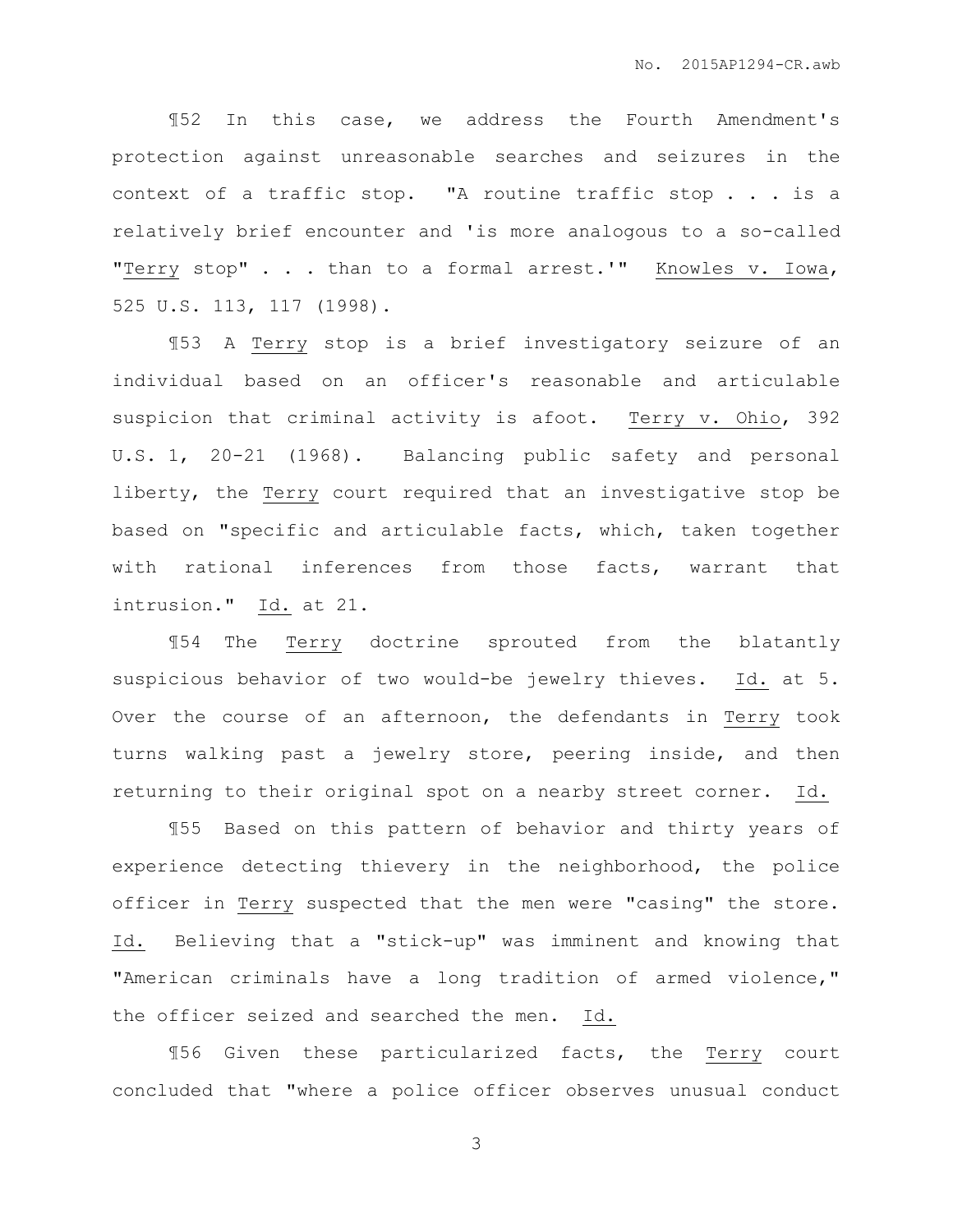which leads him reasonably to conclude in light of his experience that criminal activity may be afoot and that the person with whom he is dealing may be armed and presently dangerous . . . he is entitled for the protection of himself and others in the area to conduct a carefully limited search . . . . " Id. at 30. Under Terry, the inquiry focused on the officer's "reasonable fear for his own or others' safety" and allowed "a carefully limited search of the outer clothing of such persons in an attempt to discover weapons which might be used to assault him." Id.

¶57 This court, in State v. McGill, 2000 WI 38, ¶21, 234 Wis. 2d 560, 609 N.W.2d 795, explained that "Terry does not . . . authorize officers to conduct a protective frisk as a part of every investigative encounter." Accordingly, "Terry limits the protective frisk to situations in which the officer is 'justified in believing that the individual whose suspicious behavior he is investigating at close range is armed and presently dangerous to the officer or to others.'" Id. (citing Terry, 392 U.S. at 24).

¶58 In this case, we consider Terry in the context of a traffic stop. When a traffic stop concludes or is extended beyond what is reasonably necessary to complete its mission, continued seizure becomes unlawful. Illinois v. Caballes, 543 U.S. 405, 407 (2005); Rodriguez v. United States, 135 S. Ct. 1609, 1614–15 (2015). An officer may expand the scope of the inquiry "only to investigate 'additional suspicious factors [that] come to the officer's attention.'" State v. Hogan, 2015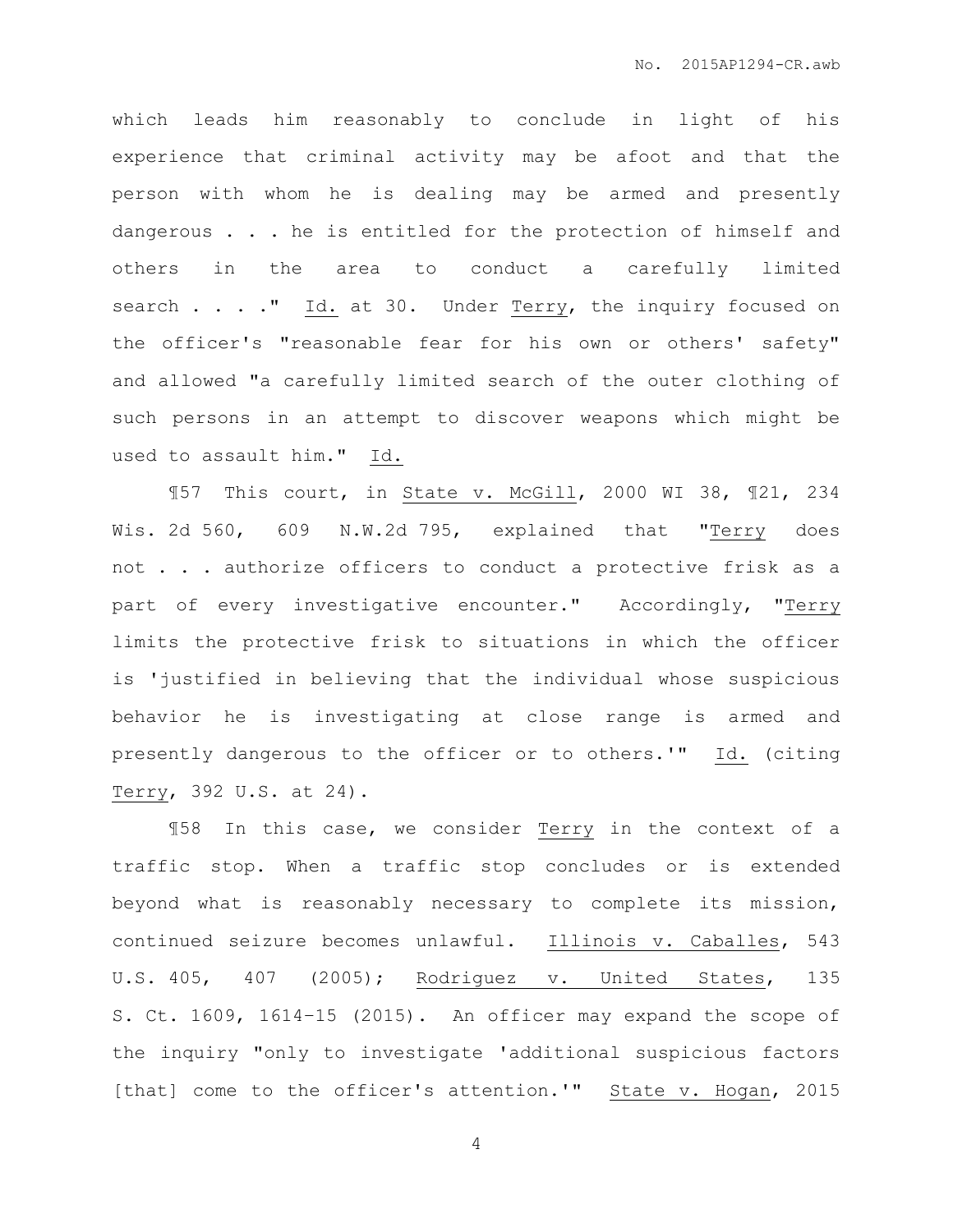WI 76, ¶35, 364 Wis. 2d 167, 868 N.W.2d 124 (quoting State v. Betow, 226 Wis. 2d 90, 94, 593 N.W.2d 499 (Ct. App. 1999)).

¶59 Like a Terry stop, the tolerable duration of police inquiries in the traffic stop context is determined by the seizure's "mission," which is to address the traffic violation that warranted the stop and attend to related safety concerns. Rodriguez, 135 S. Ct. at 1614. On-scene investigation into other unrelated crimes deviates from the mission of the stop. Id. at 1616. "So too do safety precautions taken in order to facilitate such detours." Id.

¶60 Indeed, even a de minimus extension that is not made in furtherance of the mission of the traffic stop is an unlawful extension. Id. As the Rodriguez court explained, common seizure techniques may unlawfully extend a stop when they are employed for reasons beyond the scope of the original stop. Id.

¶61 Having set forth the law that is to guide our inquiry, I turn now to the facts of this case.

II

¶62 Deputy Ruffalo ran Floyd's license plate at a stoplight and discovered that the vehicle's registration was suspended for an emissions violation. During this initial contact, the deputy asked for Floyd's license and insurance information. Floyd did not have either, but provided a Wisconsin identification card. The deputy returned to his squad car and asked dispatch if a canine unit or "cover squad" was available while also processing citations for the registration, license, and insurance violations.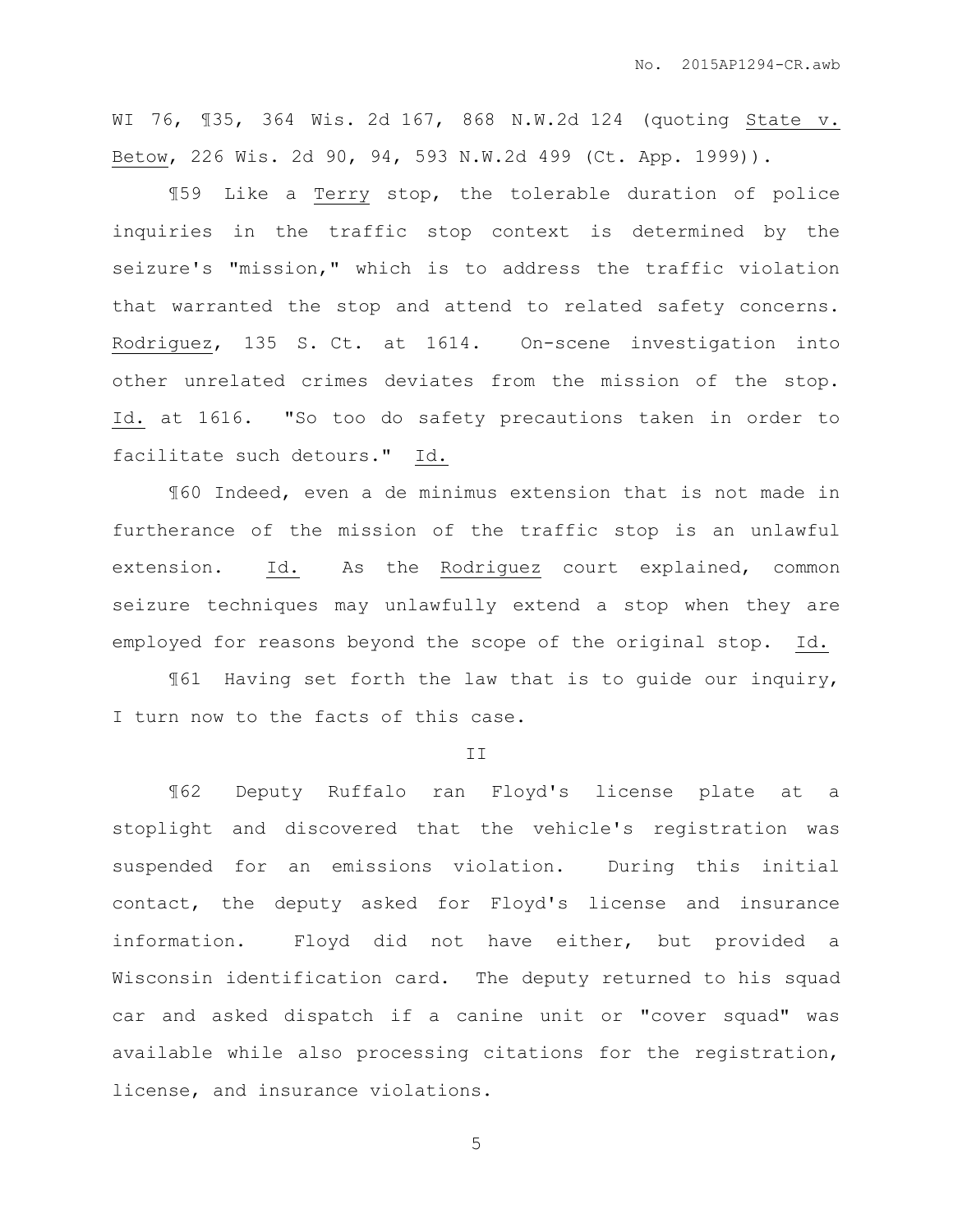¶63 The dispatcher informed the officer that a canine unit was not available, but that a patrol officer would arrive to serve as a "cover squad." When the second officer arrived at the scene, the deputy explained that he wanted to have Floyd exit the car because he "had some indications that there might be some criminal activity going on in the vehicle as well as explain the citations to him."

¶64 After the second officer arrived, the deputy returned to Floyd's vehicle and asked him to get out of the car. Floyd complied and the deputy then asked him if he had any weapons. Floyd stated that he did not have any weapons. The deputy then either asked for Floyd's consent to conduct a weapons pat down or advised Floyd that he was going to conduct a weapons pat  $down<sup>1</sup>$ 

¶65 According to the deputy's testimony at the suppression hearing, he "assume[s] everybody has a weapon, everyone I come in contact with." He further testified that every time he asks a driver to step out of the vehicle, the first thing he does is ask if he can search them.

¶66 The deputy patted Floyd down and found a bag containing a small amount of marijuana and 15 pills of Vicodin. Floyd filed a motion to suppress this evidence, arguing that the

 $\overline{a}$ 

 $1$  Officer White, the second officer at the scene, wrote in his original report that Deputy Ruffalo "advised" Floyd that he would conduct a weapons search. He testified that his report was accurate, but later testified that the deputy asked Floyd's consent to conduct a search.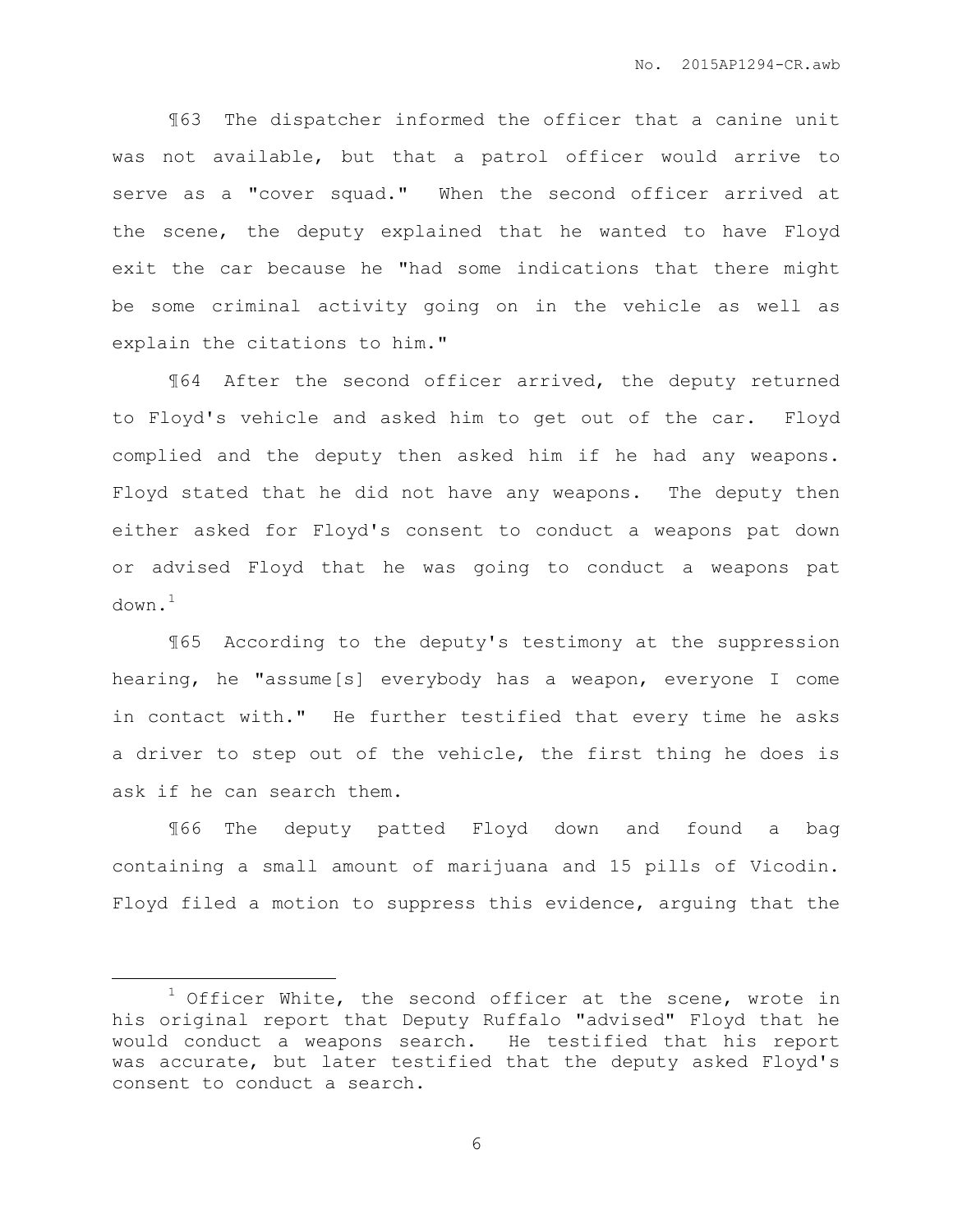deputy illegally extended the stop and searched his person without his voluntary consent.

¶67 At the suppression hearing, the deputy testified that he had reasonable suspicion to request a canine unit and a backup officer based on the following factors:

- Floyd was from Kenosha, WI;
- Floyd was alone in his vehicle;
- The time of day (6:45 p.m. during the summer);
- Floyd was stopped in a high crime area;
- Floyd's car had air fresheners in every vent; and
- The vehicle's windows were tinted.

Relying on these factors as a basis for reasonable suspicion, the circuit court denied Floyd's motion to suppress.

#### **TTT**

¶68 In applying the law to the above facts, I begin with an examination of whether there was reasonable and articulable suspicion as to whether criminal activity was afoot. I address next whether the traffic stop was extended beyond the scope of the mission.

¶69 I quickly dispatch with the first three factors proffered as support for reasonable suspicion because they border on the ridiculous. If residing in Kenosha can serve as a factor supporting reasonable suspicion that criminal activity is afoot, then lord help us (and Kenosha). Likewise, warnings should issue to all of those who drive alone in their vehicle, lest it serve as a basis for a traffic stop. Finally, the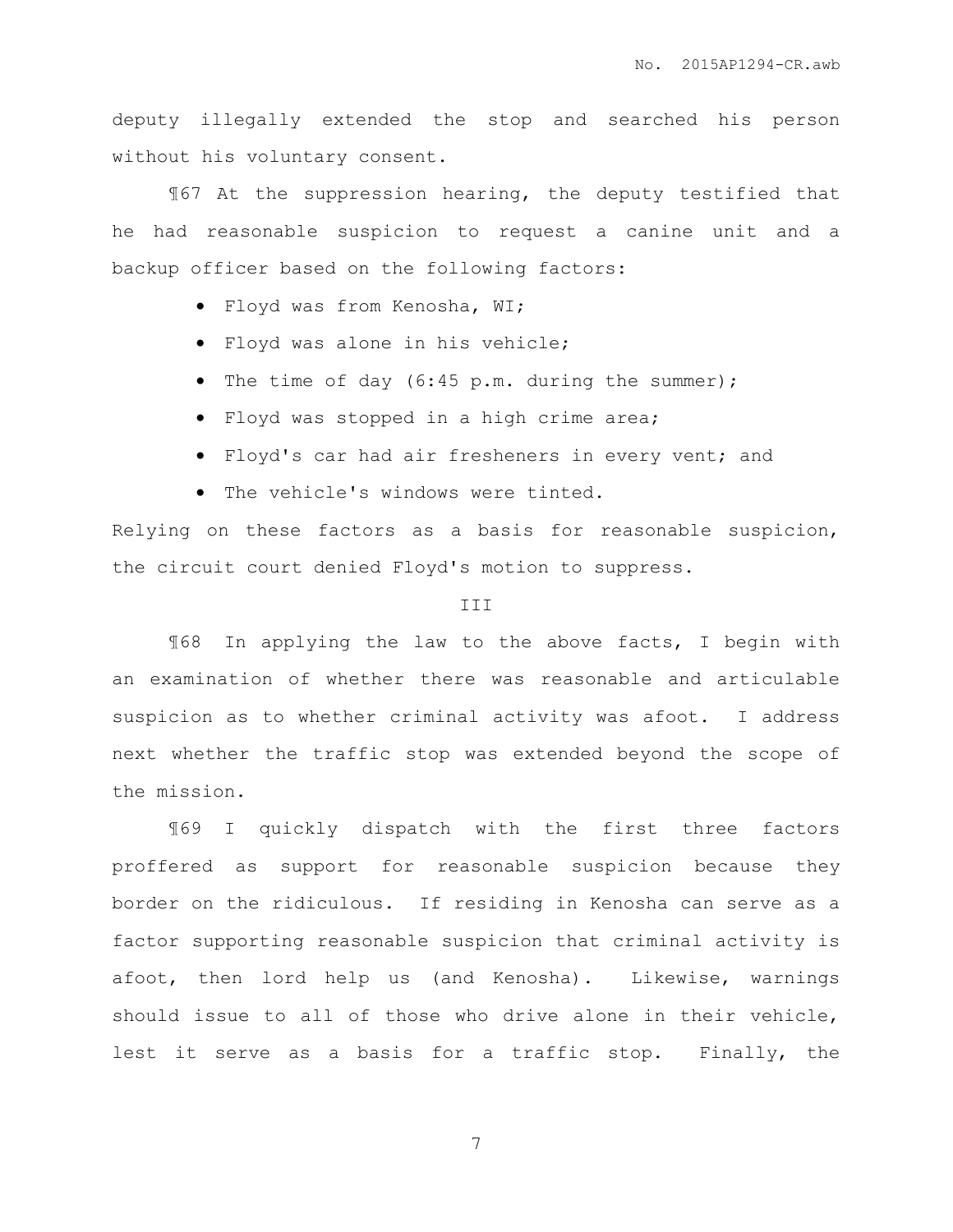assertion that the time of 6:45 p.m. during the summer can serve as a factor for reasonable suspicion is bewildering.

¶70 At the outset the first three factors fail because they are simply unpersuasive in fact. The next three factors fail because they are also unpersuasive under the law.

¶71 It is well established that "some quantum of individualized suspicion is usually a prerequisite to a constitutional search or seizure." United States v. Martinez-Fuerte, 428 U.S. 543, 560 (1976). Thus, "circumstances must not be so general that they risk sweeping into valid law-enforcement concerns persons on whom the requisite individualized suspicion has not focused." State v. Gordon, 2014 WI App 44, ¶12, 353 Wis. 2d 468, 846 N.W.2d 483.

¶72 This case raises concern regarding whether generic and innocent factors may support reasonable and articulable suspicion without the presence of particularized behaviors or characteristics. Take, for example, the fact that the deputy stopped Floyd in a high crime area. As this court has recognized, "many persons 'are forced to live in areas that have "high crime" rates or they come to these areas to shop, work, play, transact business, or visit relatives or friends. The spectrum of legitimate human behavior occurs every day in socalled high crime areas.'" State v. Morgan, 197 Wis. 2d 200, 212, 539 N.W.2d 887 (1995) (quoting People v. Bower, 597 P.2d 115, 119, (Cal. 1979)).

¶73 In Illinois v. Wardlow, the Unites States Supreme Court reasoned that "it was not merely respondent's presence in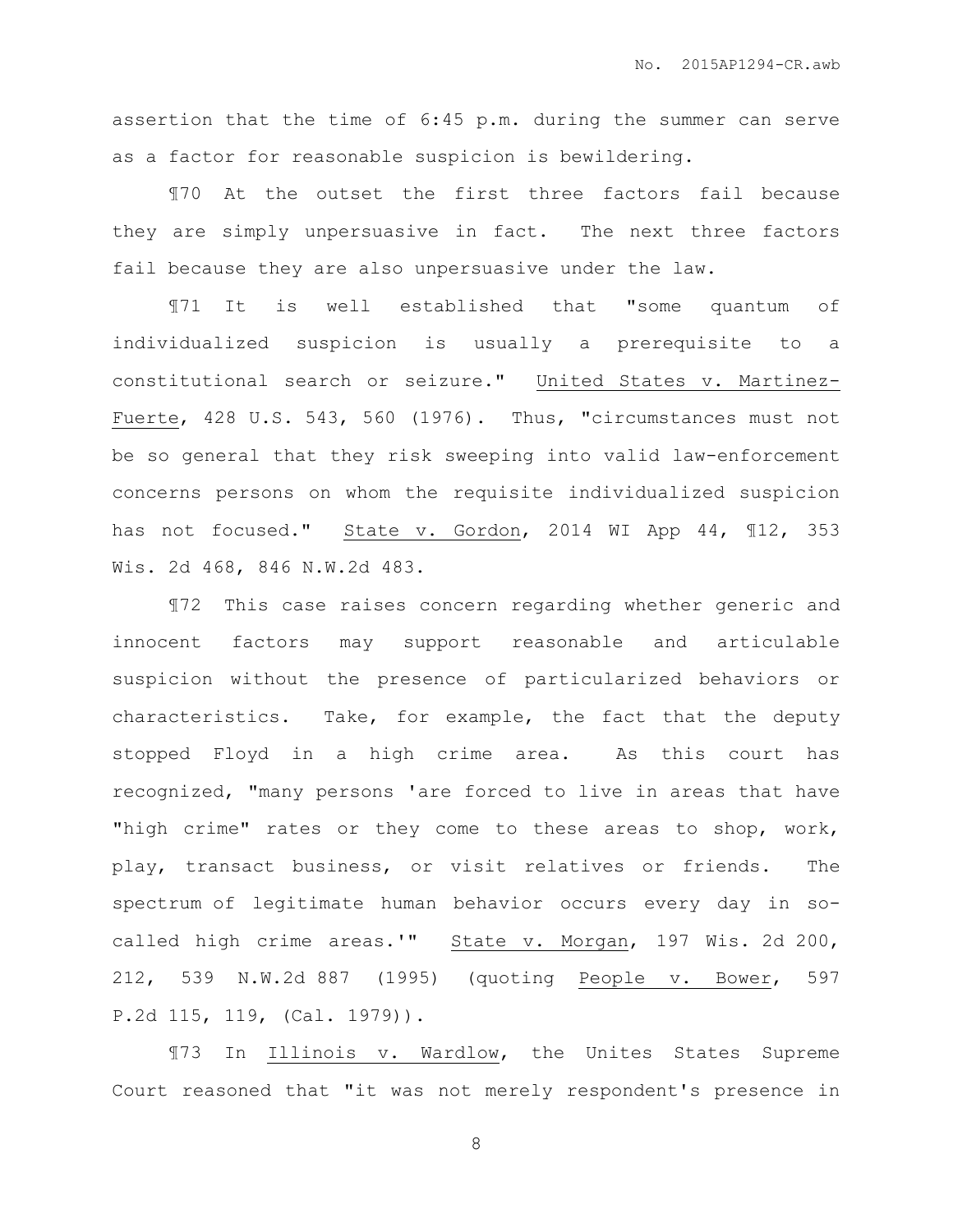an area of heavy narcotics trafficking that aroused the officers' suspicion but his unprovoked flight upon noticing the police." 528 U.S. 119, 124 (2000). It instructed that "[a]n individual's presence in an area of expected criminal activity, standing alone, is not enough to support a reasonable, particularized suspicion that the person is committing a crime." Id. Importantly, the Wardlow court did not just consider the generic factor of the location of the stop, but also the defendant's individualized flight behavior supporting reasonable suspicion. Id.

¶74 Likewise, when considering the presence of "an unusual number" of air fresheners in a vehicle, this court determined that when "combined with other facts," this may raise suspicion and justify further inquiry. State v. Malone, 2004 WI 108, ¶36, 274 Wis. 2d 540, 683 N.W.2d 1. As in Wardlow, however, the other facts considered by the Malone court involved particularized conduct and circumstances.

¶75 When the defendants' vehicle in Malone was stopped for speeding, the occupants appeared nervous and gave inconsistent accounts of where they were going. Id., ¶¶36-39. Additionally, one occupant said that the group was en route to a rave party and that he was on probation for drug charges. Id.; see also Rodriguez, 135 S. Ct at 1622-23 (noting the presence of individualized circumstances in addition to air fresheners, such as driving onto the shoulder of the road, the nervousness of the passenger, and the passenger's improbable explanation of the travel itinerary).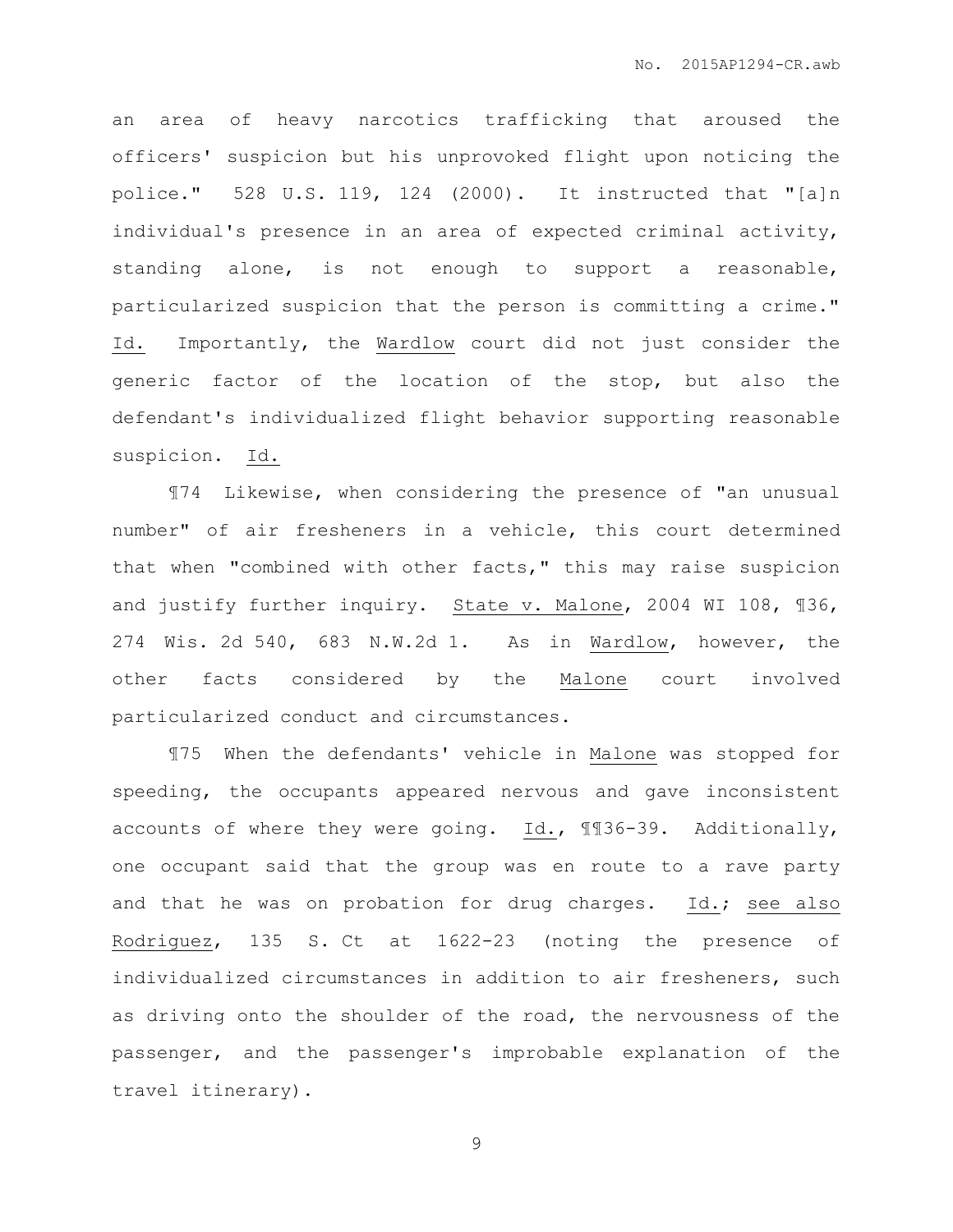¶76 Finally, legally tinted windows ought not be a factor when considering whether the totality of the circumstances support a finding of reasonable suspicion. See, e.g., United States v. Diaz, 977 F.2d 163, 165 n.5 (5th Cir. 1992). Indeed, tinted windows are the epitome of a generic and innocent factor. As the court of appeals acknowledged here, "a significant portion of the population purchases vehicles with tinted windows for completely lawful reasons, including a desire to protect the interior of the vehicle from the sun and for greater privacy of innocent occupants." Floyd, 371 Wis. 2d 404, ¶16 n.3. Although it may have been a relevant factor before tinted windows became commonplace, it no longer is today.<sup>2</sup>

¶77 Equally important to the factors that were present in this case (a high crime area, air fresheners, and tinted windows) are the factors that were absent. There is no evidence in the record that Floyd exhibited any particularized behaviors that factored into the totality of the circumstances here. Unlike in Wardlow and Malone, there is no testimony of flight or that Floyd was nervous or evasive. Indeed, Deputy Ruffalo

 $\overline{a}$ 

 $2$  In writing this footnote, I observe the ten vehicles parked outside the State Capitol Building beneath my chamber's window. They include a Volvo, Mercedes, Plymouth, Chrysler, Ford, Nissan, Hyundai, Lexus, Kia and Chevrolet. All of the vehicles, save the Nissan, have noticeably tinted windows. Indeed, all of the vehicles belong to elected public officials or their staff. Once upon a time, tinted windows may have been a useful factor to establish reasonable suspicion that criminal activity was afoot. Because of the omnipresence of legally tinted windows, that time has long since passed. For further details regarding what constitutes an illegally tinted window, see Wis. Admin. Code Trans. 305.32 and 305.34.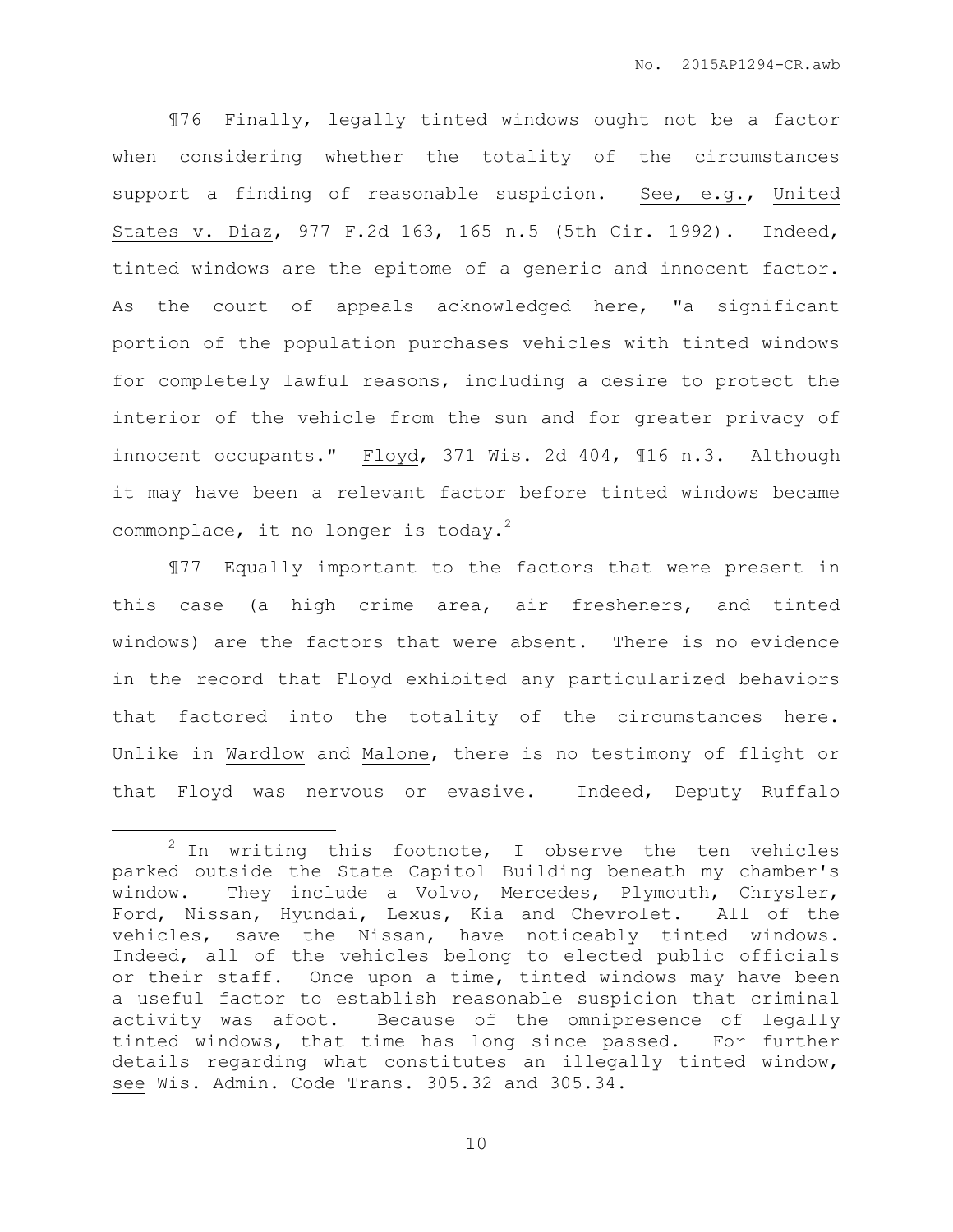testified at the suppression hearing that Floyd was compliant and cooperative with his orders and that Floyd made no furtive movements at any point during the initial portion of the stop.

¶78 Ultimately, I part ways with the court of appeals because all of the factors relied upon by the deputy are either baseless or are generic and innocent factors. Additionally, the record in this case is devoid of any particularized conduct or circumstances that would support reasonable and articulable suspicion that criminal activity is afoot.

¶79 Absent such reasonable and articulable suspicion, the extension of the stop was unlawful. Pursuant to Rodriguez, "the tolerable duration of police inquiries in the traffic stop context is determined by the seizure's 'mission,'" which is to address the traffic violation that warranted the stop and attend to related safety concerns. 135 S. Ct. at 1614. Neither calling dispatch for a canine unit nor calling and waiting for backup was done in furtherance of the mission of the stop. This began the stop's extension and set the stage for the later chronological delays of the exit order and request for consent to search.

¶80 Even a de minimus extension that is not made in furtherance of the mission of the traffic stop is an unlawful extension. Id. Not only was involving a second officer beyond the scope of the traffic stop, but the deputy specifically testified that he did not want to order Floyd out of his vehicle or request consent to search until after the "cover squad" had arrived. See id. (explaining that an investigation into other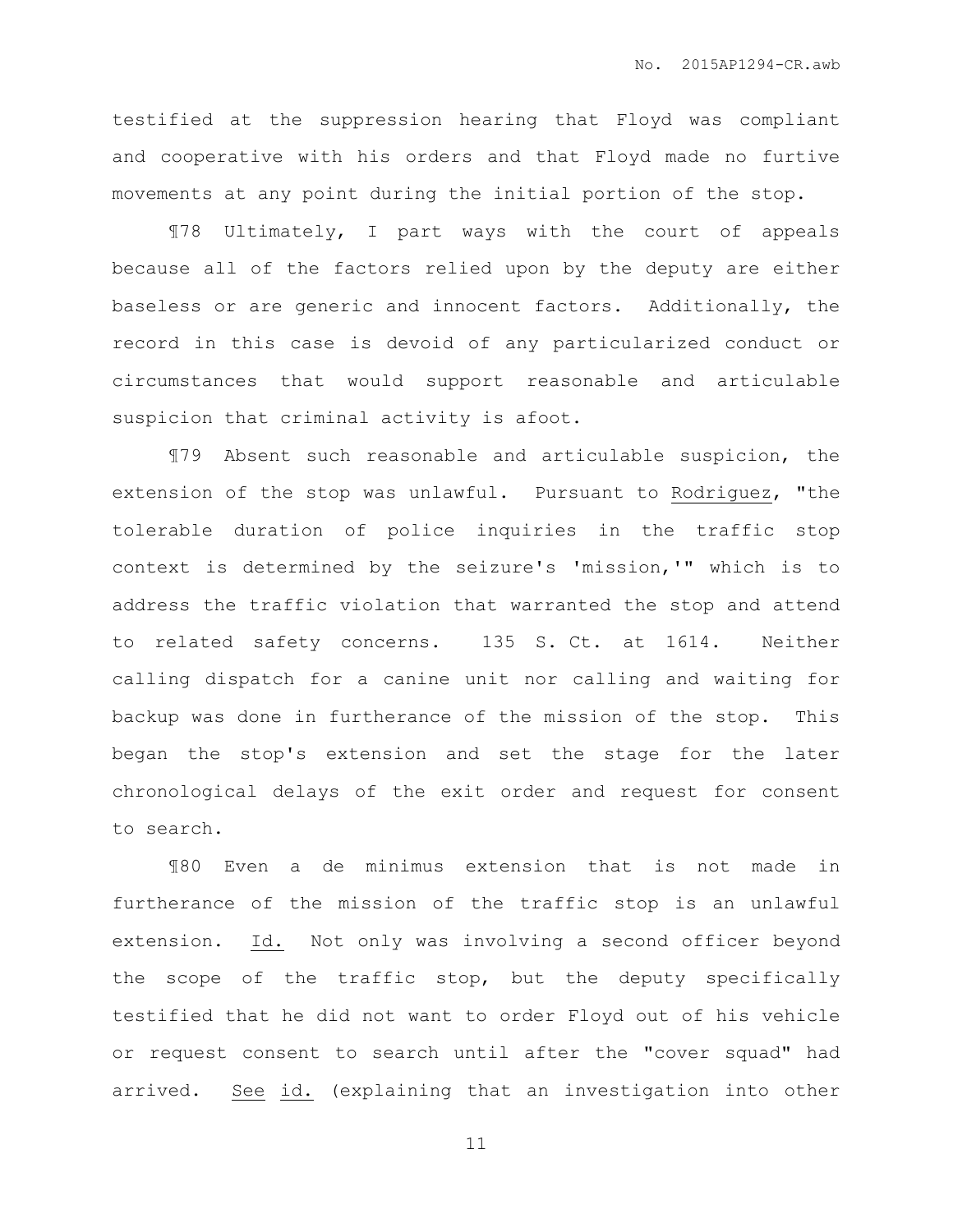crimes deviates from the mission of the stop, as do safety precautions taken in order to facilitate such detours). By the time that the deputy ordered Floyd out of his vehicle and reportedly requested consent to search, the scope of the stop had been extended beyond its original mission——to issue Floyd a citation for a suspended registration due to an emissions violation.

¶81 Contrary to the majority, I do not address the issue of whether Floyd voluntarily consented to the search. In fact, the majority's reliance on consent is misplaced. "Consent, even when voluntary, is not valid when obtained through exploitation of an illegal action by the police." Hogan, 364 Wis. 2d 167, ¶57. When consent to search is obtained after a Fourth Amendment violation, evidence seized as a result of that search "must be suppressed as 'fruit of the poisonous tree' unless the State can show a sufficient break in the causal chain between the illegality and the seizure of evidence." Id. (citation omitted). The State has made no such showing here.

¶82 In sum, I conclude that the traffic stop was extended beyond what was reasonably necessary to complete its mission. Further, I determine that there was no reasonable and articulable suspicion of additional illegal activity to otherwise justify the extension.

IV

¶83 I turn now to address my concerns about the erosion of the Fourth Amendment that may give rise to implicit bias and racial profiling.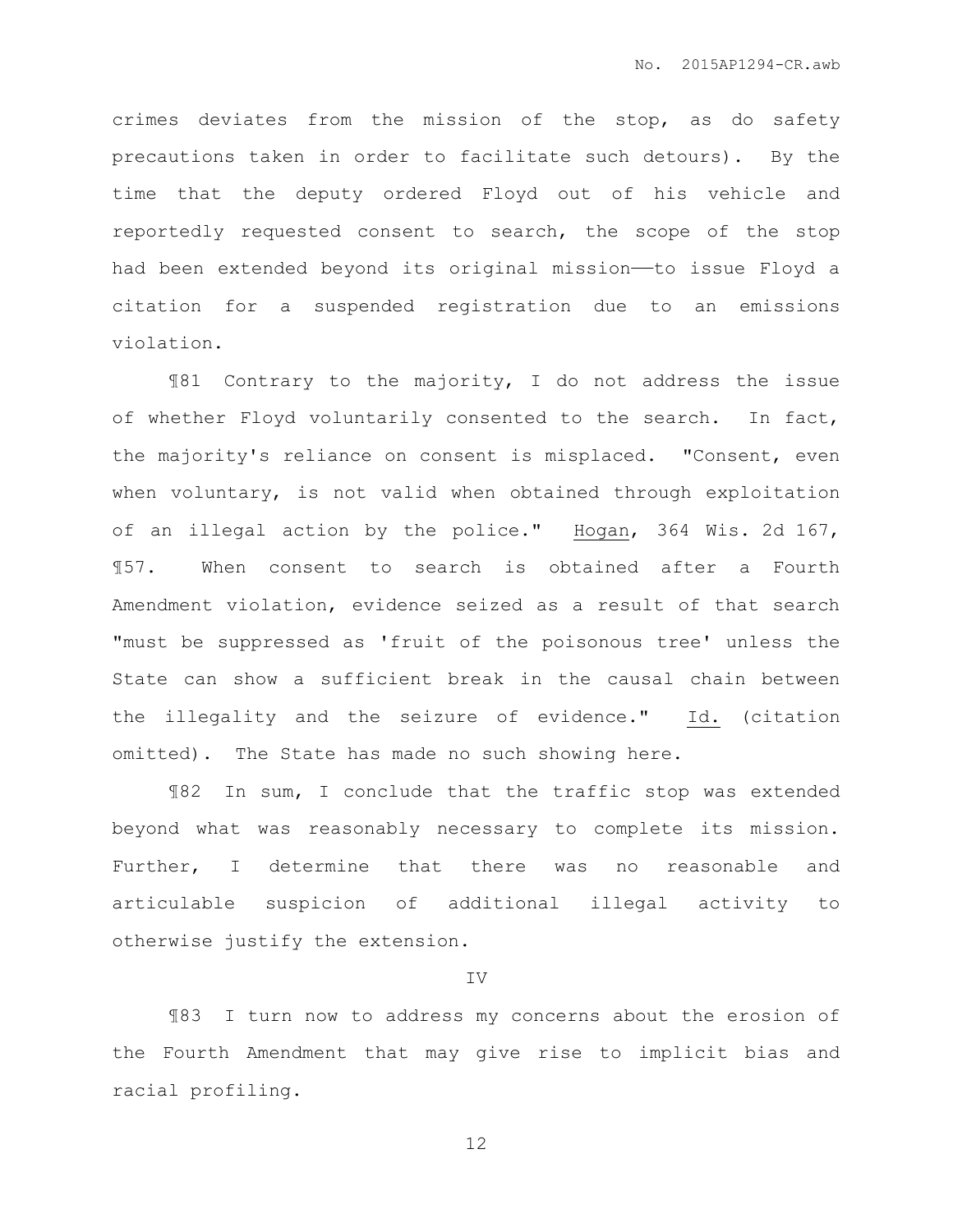A

¶84 We've come a long way since Terry v. Ohio, but we're headed in the wrong direction. Originally intended to prevent crime and protect officers through investigatory stops and protective frisks based on reasonable and articulable suspicion, Terry's legacy is becoming a progression of thinly veiled refusals to meaningfully check the exercise of police power.

¶85 The continual dilution of Terry has led this court far astray from individualized suspicion. The individualized facts in Terry stand in stark contrast to the generic and innocent factors present in this case. In Terry, the blatantly suspicious behavior of two would-be jewelry thieves supported reasonable suspicion after they spent an afternoon taking turns walking past a jewelry store and peering inside. Here, the traffic stop extension was justified not on the basis of any particularized behavior, but on factors that might be present in any case.

¶86 Although this court routinely pays homage to the importance of Fourth Amendment protections, it appears often to be only lip service. See, e.g., State v. Dumstrey, 2016 WI 3, ¶22, 366 Wis. 2d 64, 873 N.W.2d 502 ("[I]t is axiomatic that the physical entry of the home is the chief evil against which the wording of the Fourth Amendment is directed.") (quotations and citations omitted); State v. Kozel, 2017 WI 3, ¶40 ("Virtually any intrusion[n] into the human body will work an invasion of cherished personal security that is subject to constitutional scrutiny.") (quotations and citations omitted).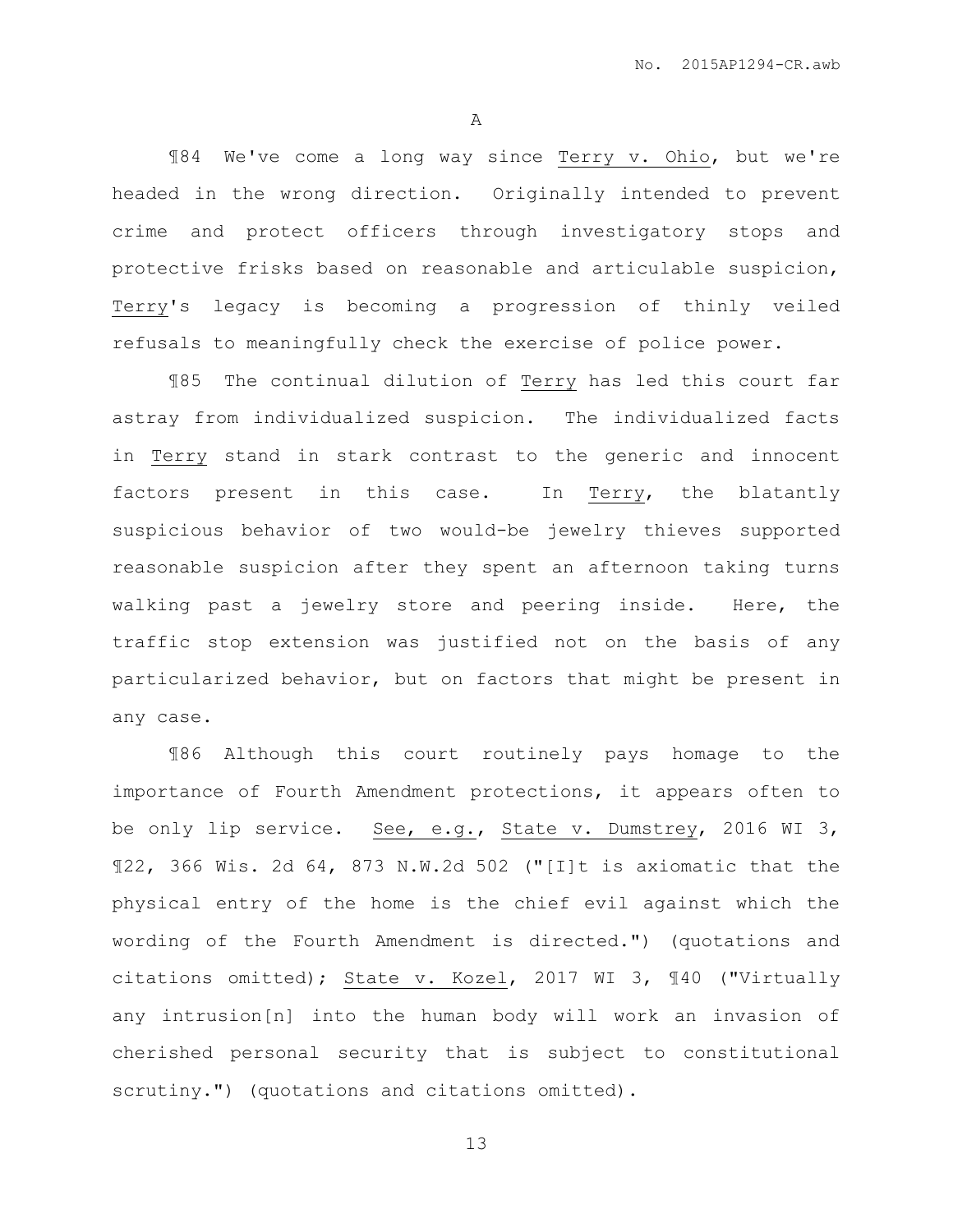¶87 In the last two terms, this court is batting nearly zero when it comes to upholding Fourth Amendment challenges in criminal cases. Even if the challenge initially meets with success, it ultimately loses because of an asserted subsequent consent, or community caretaker exception or inevitable discovery rule, or whatever.<sup>3</sup>

 $\overline{a}$ 

<sup>3</sup> Fourth Amendment challenges in criminal cases include: State v. Howes, 2017 WI 18, 373 Wis. 2d 468, 893 N.W.2d 812 (a warrantless blood draw was constitutional under the exigent circumstances exception); State v. Kozel, 2017 WI 3, 373 Wis. 2d 1, 889 N.W.2d 423 (a warrantless blood draw was lawful because the EMT who drew the blood was acting under a physician's direction, the blood was drawn in a constitutionally reasonable manner, and the defendant did not object to the blood draw); State v. Weber, 2016 WI 96, 372 Wis. 2d 202, 887 N.W.2d 554 (an officer's entry into the defendant's garage was constitutionally reasonable under the hot pursuit exception); State v. Jackson, 2016 WI 56, 369 Wis. 2d 673, 882 N.W.2d 422 (the inevitable discovery doctrine applied because those portions of the warrant affidavit that were not tainted established constitutionally sufficient probable cause to search the residence); State v. Parisi, 2016 WI 10, 367 Wis. 2d 1, 875 N.W.2d 619 (a warrantless blood draw was constitutional under the exigent circumstances exception); State v. Matalonis, 2016 WI 7, 366 Wis. 2d 443, 875 N.W.2d 567 (a warrantless search of a home was constitutional pursuant to the community caretaker exception); State v. Dumstrey, 2016 WI 3, 366 Wis. 2d 64, 873 N.W.2d 502 (the locked parking garage underneath the defendant's building was not curtilage and therefore the officer's warrantless entry before the seizure did not occur in a constitutionally protected area); State v. Iverson, 2015 WI 101, 365 Wis. 2d 302, 871 N.W.2d 661 (an officer may constitutionally conduct a traffic stop for non-traffic civil forfeitures that do not constitute crimes); but see State v. Blackman 2017 WI , Wis. 2d \_\_, \_\_ N.W.2d \_\_ (declining to apply the good faith exception to the exclusionary rule). For a more comprehensive history of this court's Fourth Amendment decisions, see http://www.scowstats.com/2015/06/22/how-effective-are-fourthamendment-arguments-in-the-wisconsin-supreme-court/.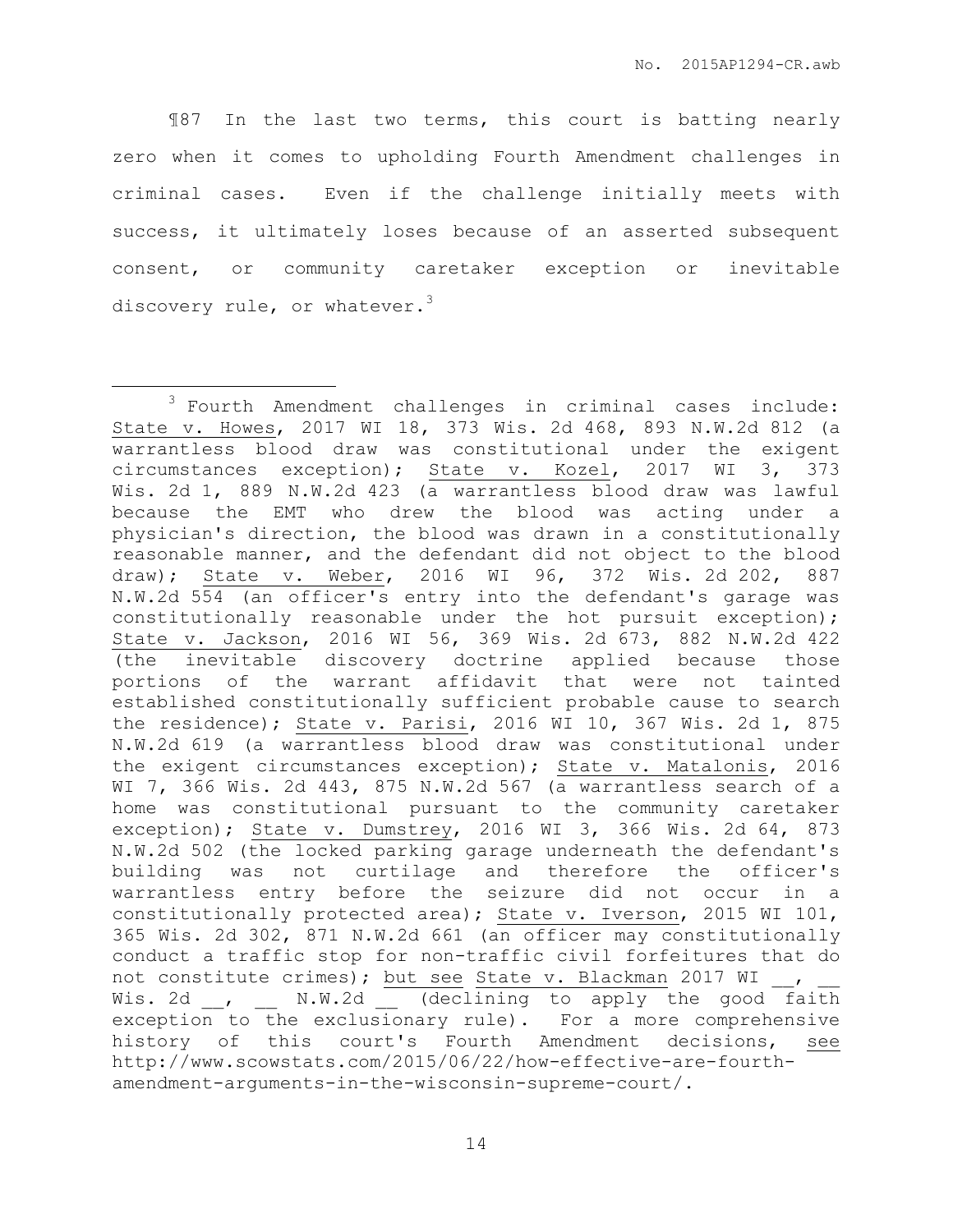¶88 The Fourth Amendment's protections, particularly its warrant requirement, are not some left over relics of the 18th century. Rather, they are as vital today as when they were created. Yet, I have concerns that the Fourth Amendment's right of freedom from warrantless search and seizures has become a second class right, or worse, meaningless prose.

¶89 The Fourth Amendment is intended to provide a check on the unbridled exercise of police power. It grew out of a demand that search and seizure powers be restrained. The amendment presents a reasonable yet delicate balance between the exercise of police power against the exercise of personal liberty. Courts are imbued with the responsibility to oversee this balance and to provide this check—not a blank check.

B

¶90 Having addressed the erosion of the Fourth Amendment and the dilution of the Terry doctrine, I turn to the concern that this trajectory may be allowing implicit bias and racial profiling to seep through cracks in the Fourth Amendment's protections. Indeed, amicus in this case advances that the requirement that reasonable suspicion be supported by individualized, particularized circumstances discourages the use of generic and innocent factors. It contends that such factors perpetuate and magnify the effects of implicit racial bias.<sup>4</sup> As one commentator explained, Terry's focus on individualized facts can be viewed as a "commitment and promise to minority

 $\overline{a}$ 

<sup>&</sup>lt;sup>4</sup> The Office of the Wisconsin State Public Defender filed a helpful amicus brief.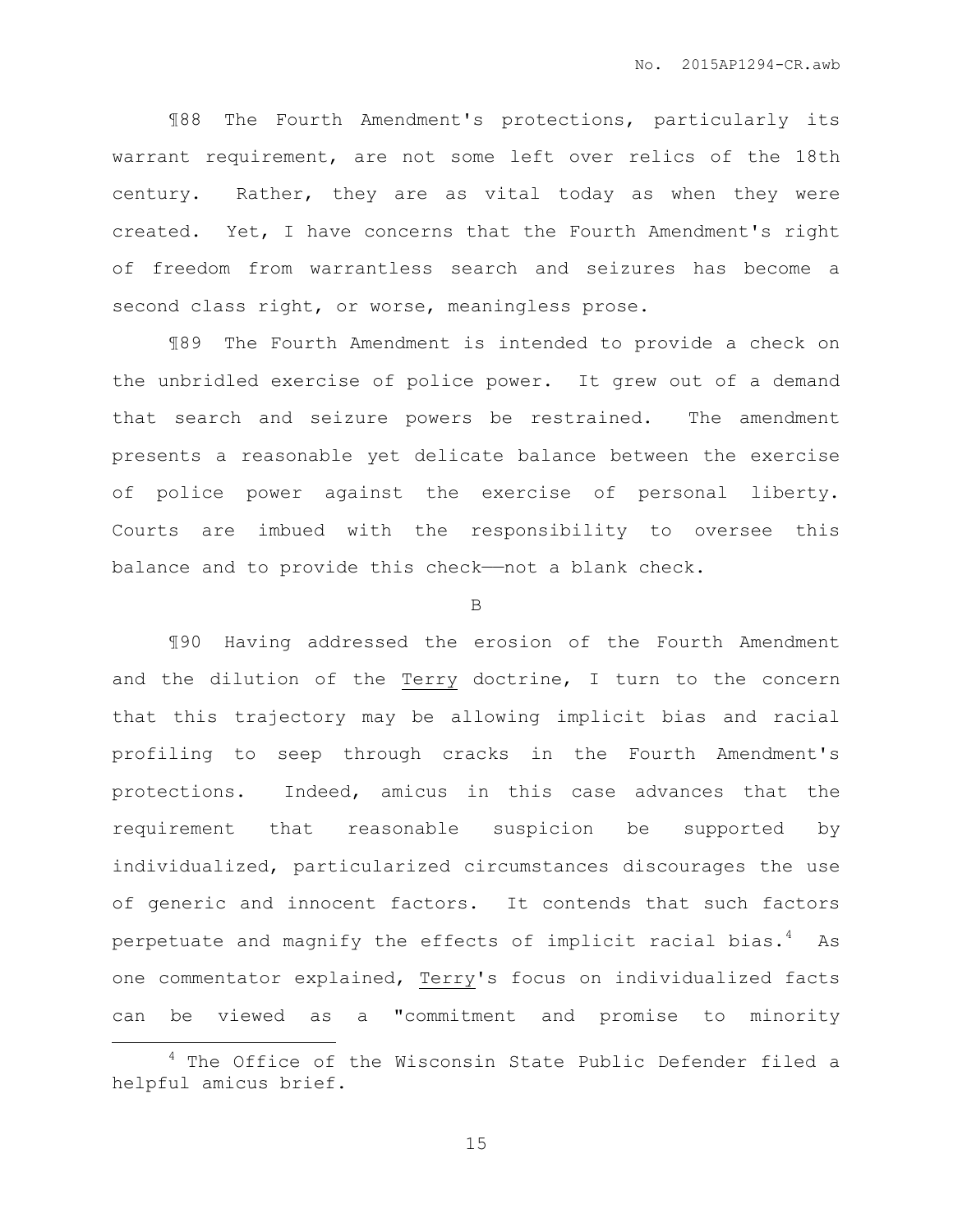communities around the nation that the Supreme Court was seriously concerned about police practices which rode roughshod over individual rights." Gregory Howard Williams, The Supreme Court and Broken Promises: The Gradual but Continual Erosion of Terry v. Ohio, 34 Howard L. J. 567, 576 (1991).

¶91 In his concurring opinion in the court of appeals, Judge Reilly also raised the concern that the trajectory of our Fourth Amendment jurisprudence "has tacitly accepted the profiling of suspects in the application of our reasonable suspicion test." Floyd, 371 Wis. 2d 404, ¶29-30 (Reilly, J., concurring). He provided the following example:

Applying the Floyd facts to the 'objectively reasonable suspicion' test dictates that a white, suburban, soccer mom from Kenosha, driving alone at 6:45 p.m. in the month of July near the S.C. Johnson plant in Racine, Wisconsin, with multiple air fresheners (perhaps to mask the smell of old happy meals, spilled milk, and soiled athletic gear), and tinted windows (to protect the privacy of her children) evidences reasonable suspicion that she is involved in drug-related criminal activity. Substitute young, black male for soccer mom in this hypothetical and we have the facts of this case.

Id. He further cautioned that:

The issue is whether we as a judicial system have tacitly accepted, condoned, and blessed the profiling of our citizens by taking age and color of skin into the 'objectively reasonable suspicion test' in order to combat crime. An effective judicial system must be true to its ideals; ideals which rest upon the constitutional protection against unreasonable government searches and seizures regardless of age or skin color.

Id. I share Judge Reilly's concern and join in his caution.